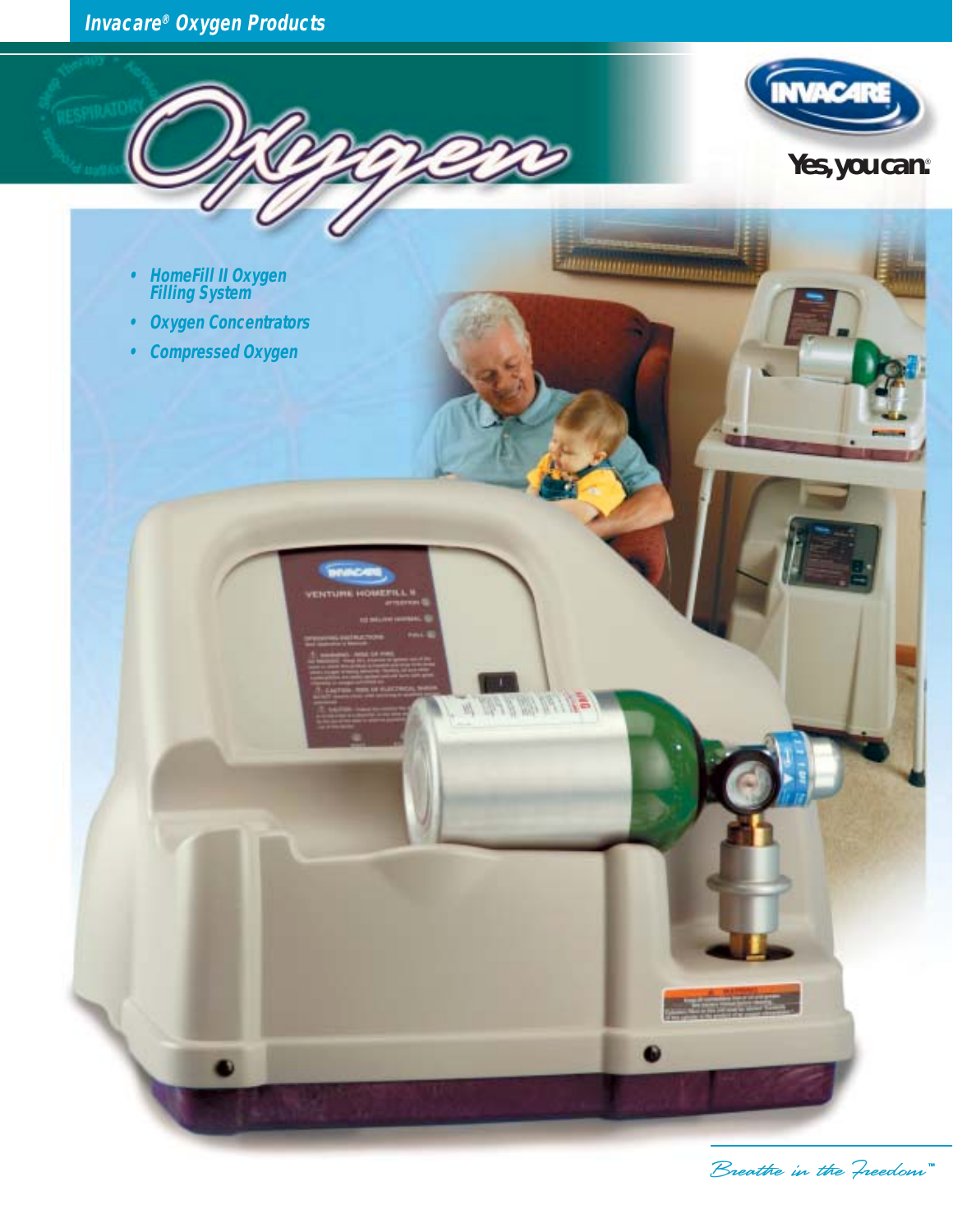

Invacare offers a full line of oxygen products to assist in the treatment of chronic obstructive pulmonary disease (COPD) and other respiratory diseases and conditions. The Invacare family of oxygen products is constantly evolving as we strive to provide innovative solutions to meet the ever-changing needs of oxygen providers and their patients.

Invacare is committed to product innovation as demonstrated in the development of the Invacare® HomeFill™ II Oxygen Filling System. This innovative product revolutionizes ambulatory oxygen by allowing patients to fill their own high-pressure cylinders in the convenience of their own home, giving them greater independence and freedom. At the same time, this product was developed to help oxygen providers benefit from the cost-savings resulting from the virtual elimination of time-consuming and costly service calls associated with cylinder and/or liquid oxygen deliveries.

We share in the concern for the future of the industry and continue to lead the way by lobbying for legislation that supports respiratory providers and patients such as the Advanced Beneficiary Notice.

We are involved in the community and are proud of our sponsorship of the American Association of Respiratory Care (AARC) "Invacare Excellence in Homecare Award," as well as our participation in the American Association of Homecare HME/RT Council.

Invacare is pleased to share with you our Oxygen Products Catalog. We hope it will become a useful resource for all of your oxygen product needs. We've added many significant new products in this edition:

- Invacare® ML4 Patient Convenience Pack for the Invacare® HomeFill™ II (page 5)
- Invacare® Ready-Rack for HomeFill II (page 5)
- Invacare® Platinum™ 10 Oxygen Concentrator delivering up to 10 liters of oxygen per minute (page 8)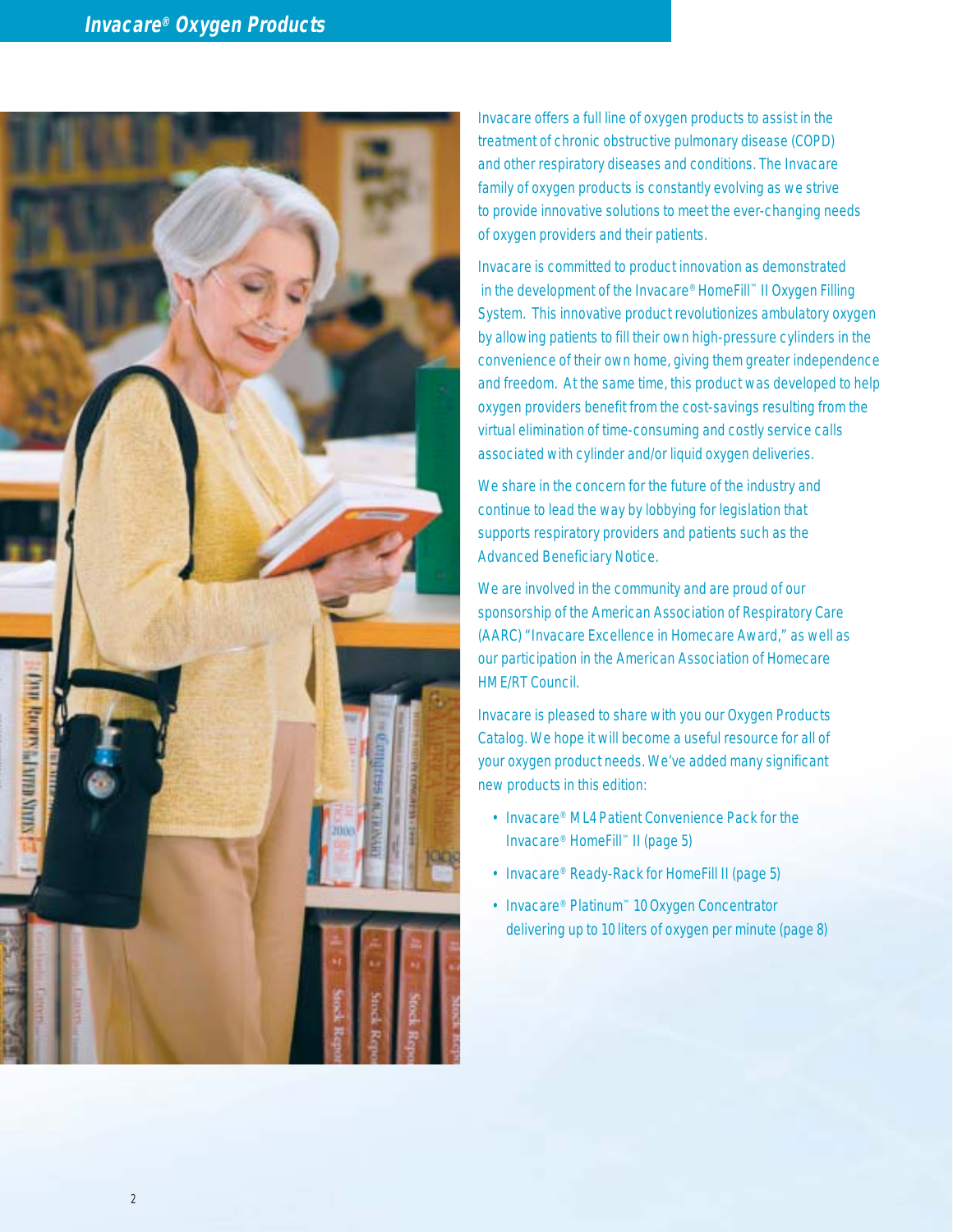In addition to superior respiratory products, Invacare also offers comprehensive and effective programs to assist you in helping grow your business.



Invacare's exclusive Total One Stop Shopping program provides a single source for the broadest line of home health care equipment and services at the total lowest cost. In addition, the program offers access to many additional services, such as Invacare Credit Corporation and Invacare Pro (e-commerce through www.invacare.com).

Invacare's Marketing Advantage Partnership (MAP) program is designed to help dealers grow their oxygen business through direct consumer marketing. This accrual based, co-op program reimburses dealers up to 50% of the cost of their qualifying HomeFill II advertising and offers exclusive, customizable print and television ads.

For more information on Invacare® respiratory products and programs, please contact your local Territory Business Manager, call us at 1-800-333-6900 or visit our Web site at www.invacare.com.

## **Table of Contents**

| HomeFill™ II Oxygen Filling System |    |
|------------------------------------|----|
| Oxygen Concentrators               |    |
| Oxygen Concentrator Accessories    |    |
| <b>Compressed Oxygen Systems</b>   |    |
| Oxygen Delivery Device             | 13 |
| <b>Patient Monitoring Systems</b>  | 14 |
| Disposable Oxygen Products         |    |

For Aerosol Products, please refer to form no. 04-220. For Sleep Therapy Products, refer to form no. 03-061.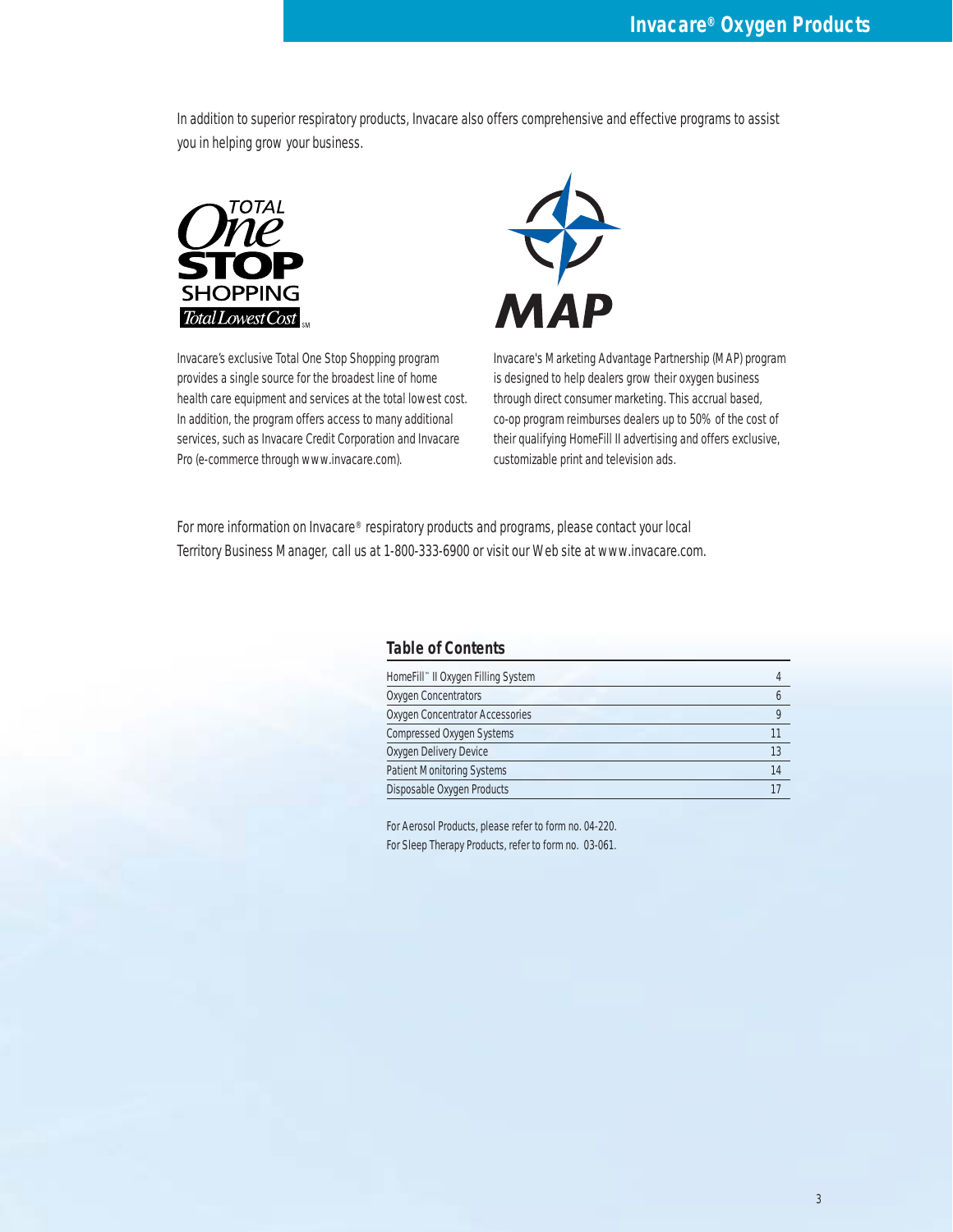# **Invacare® Home Oxygen Filling System**



HFII System with new Ready-Rack shown

# **Invacare**® **HomeFill**™ **II Oxygen Filling System**

Model no. IOH200 (compressor), IOH250 (table), IRC5LX (concentrator)

The compact HomeFill II revolutionizes ambulatory oxygen by allowing patients to fill their own cylinders from their Invacare® 5-liter and 10-liter\* concentrators. With HomeFill II, providers reduce costs by virtually eliminating cylinder deliveries, while patients enjoy their freedom and independence with an unlimited supply of ambulatory oxygen. The HomeFill II Oxygen Filling System allows the patient to breathe at home from a continuous flow concentrator and then use a convenient ambulatory pack when they are "out and about."

The Patient Convenience Pack available for the HomeFill II uses the latest integrated pneumatic conserving technology while remaining lightweight. This cylinder combines all the patient independence and provider cost savings realized with the HomeFill II delivery model plus carefree convenience and simplicity. The convenience pack (available in ML4, ML6 and M9 sizes) requires no batteries, no cumbersome connection tubes, and uses a standard single lumen cannula. It allows the patient to quickly fill an ambulatory cylinder and go where they want, when they want.

\*For patients with oxygen flow rates up to 5 liters per minute.



Patient Convenience Pack - ML4 cylinder with bag. Also available in ML6 and M9.

#### **Features**

- Small and lightweight
- Connections and controls are designed to be easy to use
- Patient has independence and freedom
- Patient breathes from continuous flow concentrator while filling cylinders
- Virtually eliminates the high service costs of frequent delivery of cylinders or liquid oxygen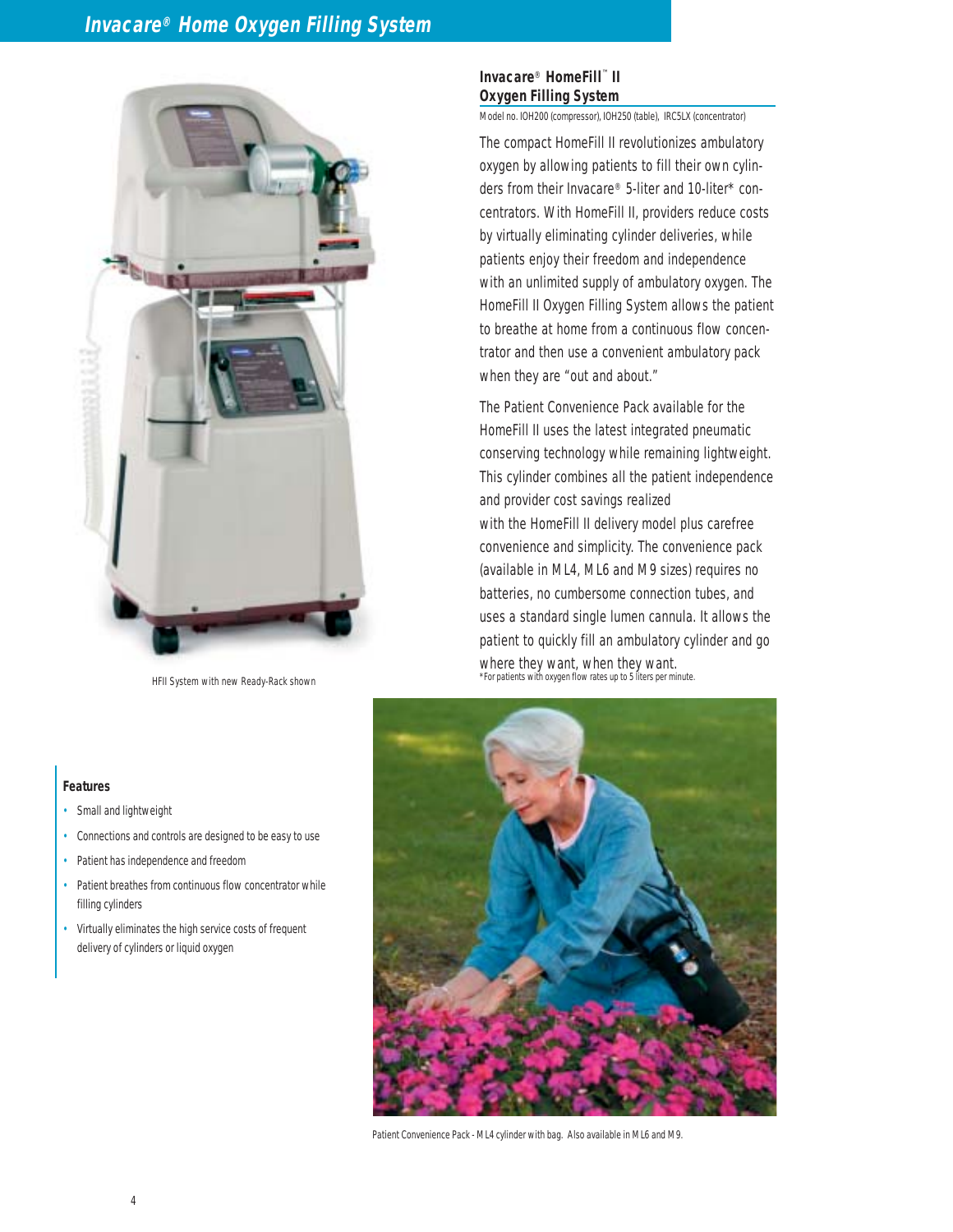

The HomeFill™ II compressor is lightweight, weighing only 33 pounds.



Connections and controls are designed for ease of operation by the patient.



Patient Convenience Pack- ML6, ML4 and M9 cylinders.

# **Specifications - HomeFill II Compressor**

| <b>Electrical requirements</b>    | 120 VAC ± 10% at 60 Hz              |
|-----------------------------------|-------------------------------------|
| Power consumption                 | 200 watts                           |
| Rated current input               | 2.0 amps                            |
| Inlet pressure rating             | 14 - 21 psi                         |
| Oxygen output (from concentrator) |                                     |
| 5-liter concentrator              | 0 - 3 lpm (while filling cylinders) |
| 10-liter concentrator             | 0 - 5 lpm (while filling cylinders) |
| Oxygen input                      | $0 - 2$ lpm                         |
| <b>Dimensions</b>                 |                                     |
| Width                             | 20.25"                              |
| Height                            | 15"                                 |
| Depth                             | 16"                                 |
| Weight                            | $33$ lb.                            |
| Cylinder filling times (avg.)     | ML4: 55 min                         |
|                                   | MI 6/M6: 1 hr. 25 min.              |
|                                   | M9: 2 hr. 20 min.                   |

| <b>Patient Convenience Pack with 5:1 Conserver</b>             |                                    |                                    |                                    |  |
|----------------------------------------------------------------|------------------------------------|------------------------------------|------------------------------------|--|
|                                                                | <b>New ML4</b>                     | ML6                                | ML9                                |  |
| Height                                                         | g"                                 | 11"                                | 14"                                |  |
| Weight                                                         | 3.6 <sub>lb</sub>                  | $4.2$ lb                           | $5.9$ lb                           |  |
| Diameter                                                       | 4.38"                              | 4.38"                              | 4.38"                              |  |
| Capacity                                                       | 113 liters                         | 170 liters                         | 255 liters                         |  |
| Conserved duration*                                            | 4.5 hours                          | 6.5 hours                          | 10 hours                           |  |
| *Durations are estimated for a prescription of 2 lpm at 20 bpm |                                    |                                    |                                    |  |
| Fill Time                                                      | 55 min                             | 75 min                             | $125$ min                          |  |
| Limited warranty                                               |                                    |                                    |                                    |  |
| Conserving device                                              | 2 years<br>limited                 | 2 years<br>limited                 | 2 years<br>limited                 |  |
| Cylinder                                                       | 1 year                             | 1 year                             | 1 year                             |  |
| <b>Flow Settings</b>                                           | 1-5 pulse mode<br>2 Ipm continuous | 1-5 pulse mode<br>2 Ipm continuous | 1-5 pulse mode<br>2 Ipm continuous |  |

## **Model Selection Guide**

| Model no.                       | Units/case | Limited warranty    | Description                                                          |
|---------------------------------|------------|---------------------|----------------------------------------------------------------------|
| <b>IOH200</b>                   |            | 1 year*             | HomeFill II oxygen compressor                                        |
| IOH200PC                        |            | 1 year*             | HomeFill II compressor with table, cylinder carrying bag and two ML6 |
|                                 |            |                     | HomeFill II cylinders (with integrated pneumatic conservers)         |
| <b>IOH200PC4</b>                |            | 1 year*             | HomeFill II compressor with table, cylinder carrying bag and two ML4 |
|                                 |            |                     | HomeFill II cylinders (with integrated pneumatic conservers)         |
| <b>IOH200PC9</b>                |            | 1 year*             | HomeFill II compressor with table, cylinder carrying bag and two M9  |
|                                 |            |                     | HomeFill II cylinders (with integrated pneumatic conservers)         |
| <b>IOH260</b>                   |            | 1 year              | HomeFill Ready-Rack (replaces IOH250 HomeFill Table)                 |
| <b>IOH250</b>                   |            | 1 year              | HomeFill II table                                                    |
| HF2PCL6                         |            | 2 years (regulator) | HomeFill II Patient Convenience Pack - cylinder only (ML6 size)      |
| HF2PCL4                         |            | 2 years (regulator) | HomeFill II Patient Convenience Pack - cylinder only (ML4 size)      |
| HF2PC9                          |            | 2 years (regulator) | HomeFill II Patient Convenience Pack - cylinder only (M9 size)       |
| HF2PCL6BAG                      |            | n/a                 | HomeFill II Patient Convenience Pack - bag only (ML6 size)           |
| HF2PCL4BAG                      |            | n/a                 | HomeFill II Patient Convenience Pack - bag only (ML4 size)           |
| HF2PC9BAG                       |            | n/a                 | HomeFill II Patient Convenience Pack - bag only (M9 size)            |
| HF2PCL6KIT                      |            | 2 years (regulator) | HomeFill II Patient Convenience Pack - bag and cylinder (ML6 size)   |
| HF2PCL4KIT                      |            | 2 years (regulator) | HomeFill II Patient Convenience Pack - bag and cylinder (ML4 size)   |
| HF2PC9KIT                       |            | 2 years (regulator) | HomeFill II Patient Convenience Pack - bag and cylinder (M9 size)    |
| IOH <sub>2</sub> M <sub>6</sub> |            | 6 years (regulator) | HomeFill II cylinder assembly - M6 size                              |
| IOH <sub>2M9</sub>              |            | 6 years (regulator) | HomeFill II cylinder assembly - M9 (C) size                          |

\* 3-year (or 5,000-hour) parts and labor warranty on internal-wear components and control-panel components.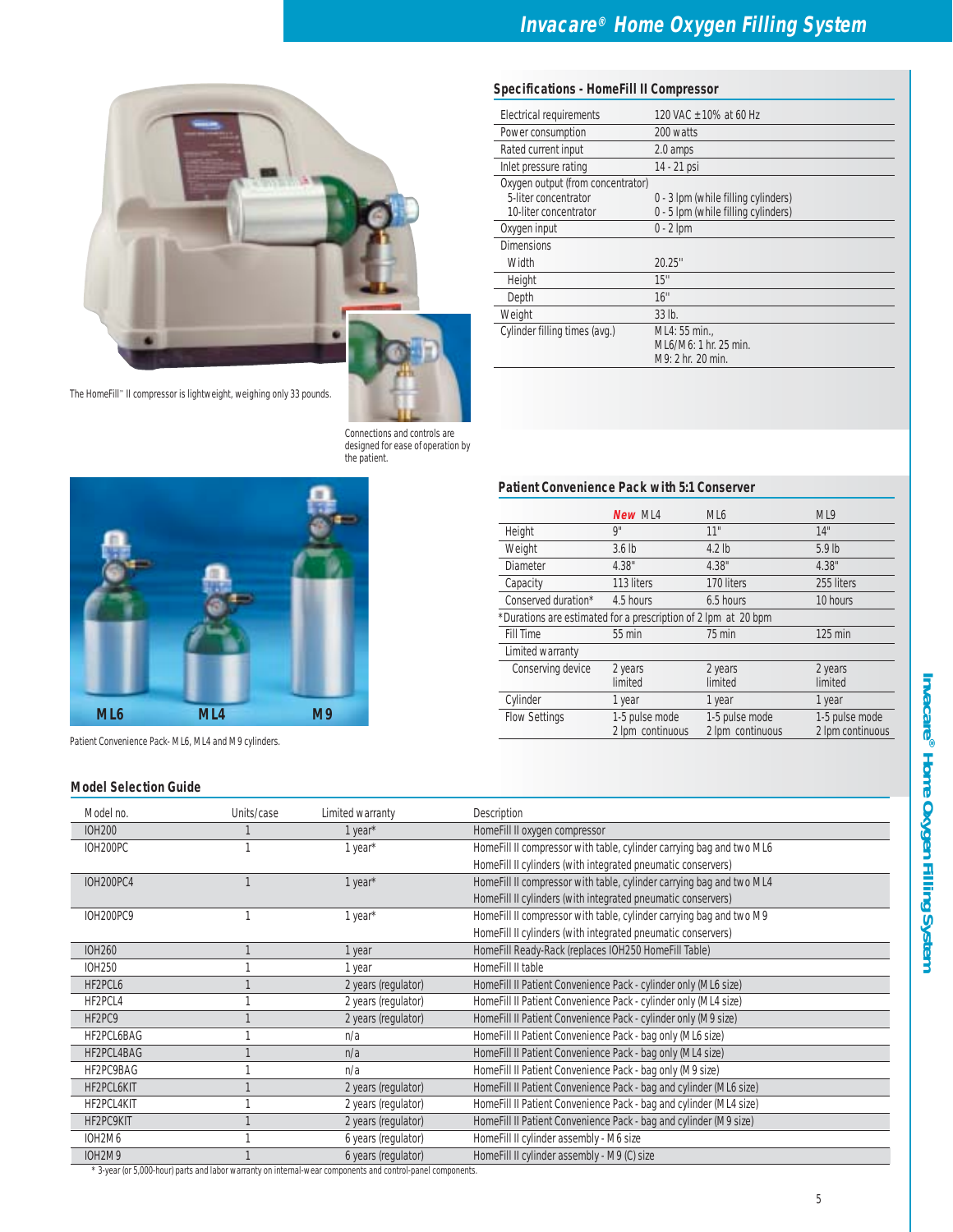

# **Invacare® Platinum™ XL Oxygen Concentrator**

Model no. IRC5LX 5-liter concentrator Model no. IRC5LXO2 5-liter concentrator w/ SensO<sub>2®</sub>

The Invacare Platinum XL Concentrator features an upgraded compressor that extends the time before preventative maintenance is required by 40 percent vs. the Platinum 5. Platinum XL offers an extended limited warranty – now 5 years with no hour limit on the compressor. The unit features quiet operation a top handle and bottom recesses for easy handling, a side filter access door, and it is compatible with the HomeFill™ II Home Oxygen System. The Platinum XL Concentrator also is available with SensO2™ (oxygen purity sensor).

#### **Features**

- Top handle
- Quick access door (for BOTH inlet and outlet filters)
- Low flow alarm
- Diagnostics memory
- Humidifier adapter storage
- Quiet operation
- Easy servicing
- Service parts compatibility
- HomeFill II compatibility (HFII)
- Alarms and safety systems
- Pressure-based system
- Self-diagnostic electronics
- One-piece hood for durability
- Simplified PM schedule
- Superior life cycle costs

#### **Key Features**

| Top handle                       | For ease of mobility                    |
|----------------------------------|-----------------------------------------|
| <b>Ouick access door</b>         | The only concentrator with access to    |
|                                  | BOTH the compressor inlet and           |
|                                  | outlet HFPA® filters                    |
| Servicing parts compatibility    | Compatible with Platinum LX and         |
|                                  | 10-Liter concentrators                  |
| Alarms and safety systems        | Battery-free power-loss alarm; Sieve-   |
|                                  | GARD™ monitors sieve                    |
|                                  | performance; SensO <sub>2®</sub> oxygen |
|                                  | monitor; Compressor 35 psi pressure-    |
|                                  | relief valve, low flow alarm            |
| Pressure-based system            | No timing adjustments needed            |
| Self-diagnostic electronics      | Minimizes troubleshooting time          |
| Simplified P.M. schedule         | Replace P.M. components as needed       |
| <b>Extended limited warranty</b> | 5 years with no hour limit on the       |
|                                  | compressor                              |
| Humidifier adapter storage       | Located in side access door             |
| Quiet operation                  | Spring mounted compressor = reduced     |
|                                  | noise and low vibration                 |
| One-piece hood                   | More durable than multiple piece hoods  |
| Superior life cycle costs        | The most efficient concentrator on      |
|                                  | the market *                            |
| HomeFill™ II compatibility       | Reduce service costs when connected     |
|                                  | to HomeFill II                          |
|                                  |                                         |

\* Based on data gathered from independent, third party repair centers (as of 8/26/04)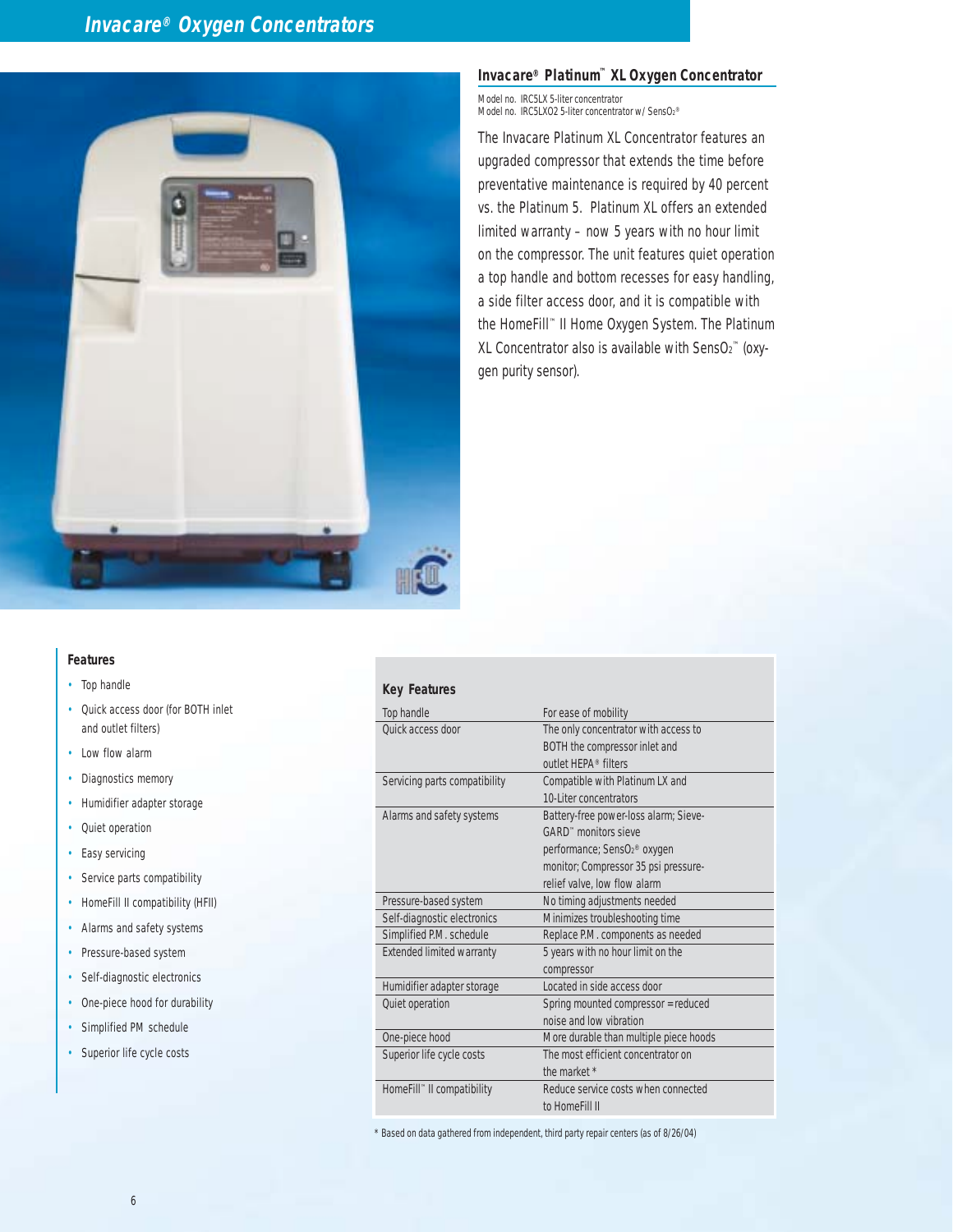

HomeFill™ II connection.



Easy servicing of compressor.



Easy filter access and humidifier adapter storage.



Only four cabinet fasteners.

# **Specifications**

| <b>Electrical requirements</b>        | 120 VAC +/- 10% (132 VAC/108 VAC) 60Hz |
|---------------------------------------|----------------------------------------|
| Rated current input                   | 4.0A                                   |
| Sound level                           | 50 dB average                          |
| Oxygen output concentration levels    | 95.6% to 87% at all flow rates         |
| Maximum outlet pressure               | $5 + (-0.5)$ psi.                      |
| Flow range                            | $1/2 - 5$ L/min.                       |
| Average power consumption             | 390W                                   |
| Pressure relief mechanism operational | $35$ psi $+/- 3.5$ psi                 |
| <b>Filters</b>                        | Cabinet, outlet HEPA, compressor inlet |
| <b>Dimensions</b>                     |                                        |
| Width                                 | 18 3/8"                                |
| Height                                | 26 3/8"                                |
| Depth                                 | 14 3/8"                                |
| Weight                                | 52 lb.                                 |
| Shipping weight                       | 58 lb.                                 |
| Limited warranty                      | 5 years (no hour limit on compressor)  |
| Approval                              | ETL                                    |

## **Model Selection Guide**

| Model no.                                                                                 | Units/Case | Limited warranty | Description                                 | Peak flow |
|-------------------------------------------------------------------------------------------|------------|------------------|---------------------------------------------|-----------|
| <b>IRC5LX</b>                                                                             |            | 5 vears          | Platinum™ XL oxygen concentrator            | 5 Ipm     |
| IRC5LXO2                                                                                  |            | 5 vears          | Platinum XL oxygen concentrator with SensO2 | 5 Ipm     |
| Invadare® ovvideo concentrators are available in a wide variety of 220-volt export models |            |                  |                                             |           |

Invacare® oxygen concentrators are available in a wide variety of 220-volt export models. Please contact your Invacare Territory Business Manager or Customer Service for details.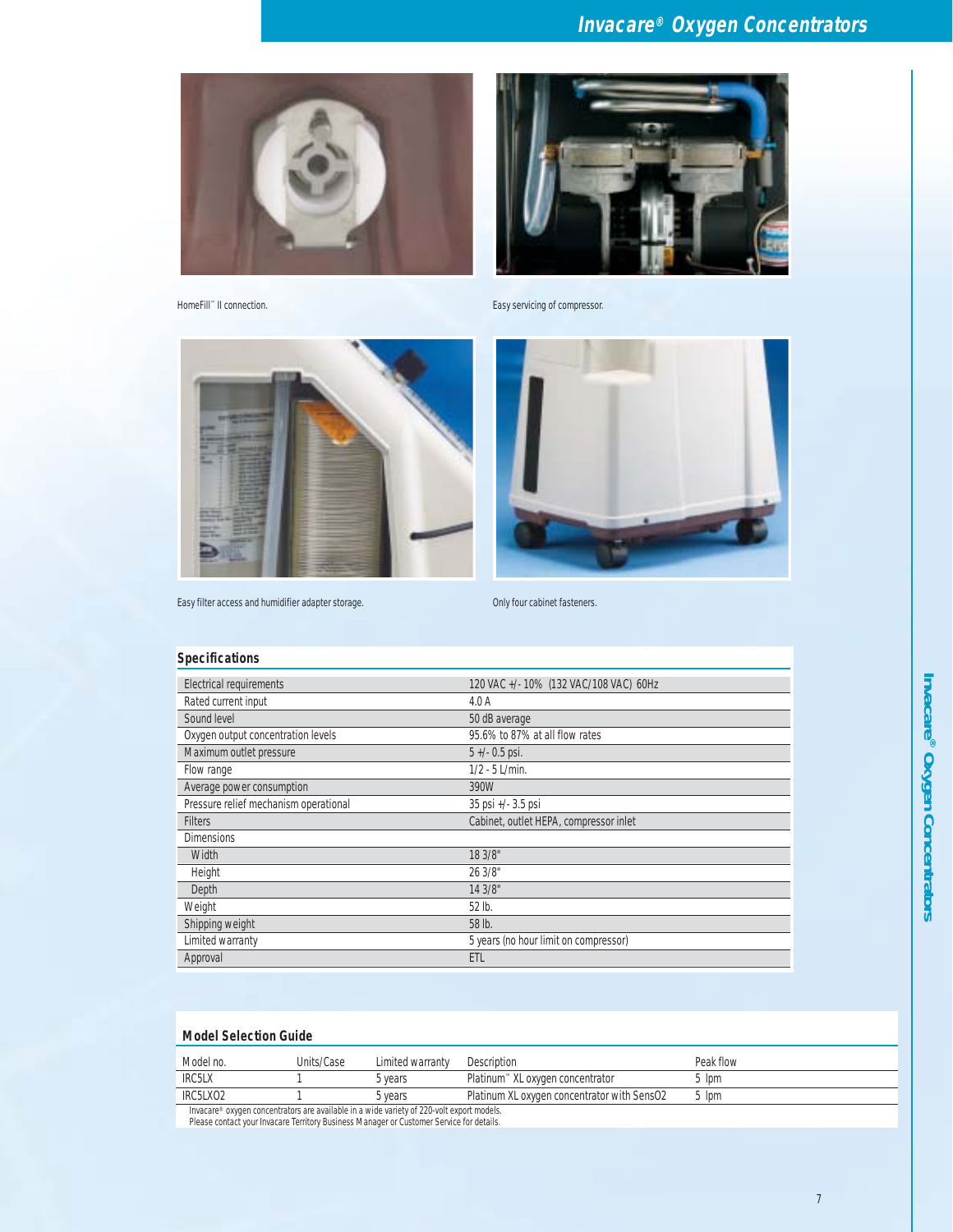# **NEW Invacare® Platinum™ 10 Oxygen Concentrator**

Model no. IRC10LX 10-Liter Concentrator Model no. IRC10LXO2 10-Liter Concentrator w/ SensO<sub>2</sub>® (shown above)

The best just got bigger… introducing the new Platinum 10 concentrator. The Platinum 10 delivers the reliability, performance and value advantage you have come to expect from the Platinum line of concentrators and provides an attractive alternative to liquid systems. The Platinum 10 is available at up to 10 LPM for high flow patients, and contains less than 10 different parts from the Platinum™ XL 5-Liter concentrators. The Platinum 10 concentrator is also available with Sens02 ® (oxygen purity sensor).



#### **Features**

- Delivers continuous oxygen up to 10 LPM
- HomeFill II compatibility (HFII) for patients with flow rates up to 5 LPM
- Alternative to liquid systems
- Same platform as the Platinum XL you know and trust, with less than 10 different parts from the Platinum XL
- Common maintenance and spare parts with the Platinum 5 and XL for streamlined servicing
- 3 year limited warranty
- Outstanding life cycle costs
- Single owners manual for Platinum XL and Platinum 10

## **Specifications**

| <b>Electrical requirements</b>        | 120 VAC ± 10% (132 VAC/108 VAC) 60 Hz   |
|---------------------------------------|-----------------------------------------|
| Rated current input                   | 4.9A                                    |
| Sound level                           | 58 dB Average                           |
| Oxygen output concentrator levels     | 94% to 87% at all flow rates            |
| Maximum outlet pressure               | $5 + (-0.5)$ psi                        |
| Flow range                            | $2 - 101 / min$                         |
| Average power consumption             | 585 W                                   |
| Pressure relief mechanism operational | 35 psi +/- 3.5 psi                      |
| <b>Filters</b>                        | Cabinet, outlet HEPA®, compressor inlet |
| <b>Dimensions</b>                     |                                         |
| Width                                 | 18 3/8"                                 |
| Height                                | 26 3/8"                                 |
| Depth                                 | 14 3/8"                                 |
| Weight                                | 54 lb.                                  |
| Shipping weight                       | 60 lb.                                  |
| Limited warranty                      | 3 years                                 |

| <b>Model Selection Guide</b> |            |                  |                                                         |           |  |
|------------------------------|------------|------------------|---------------------------------------------------------|-----------|--|
| Model no.                    | Units/Case | Limited warranty | Description                                             | Peak flow |  |
| IRC10LX                      |            | 3 vears          | Platinum 10 oxygen concentrator                         | $10$ lpm  |  |
| IRC10LXO2                    |            | 3 vears          | Platinum 10 oxygen concentrator with SensO <sub>2</sub> | $10$ lpm  |  |
|                              |            |                  |                                                         |           |  |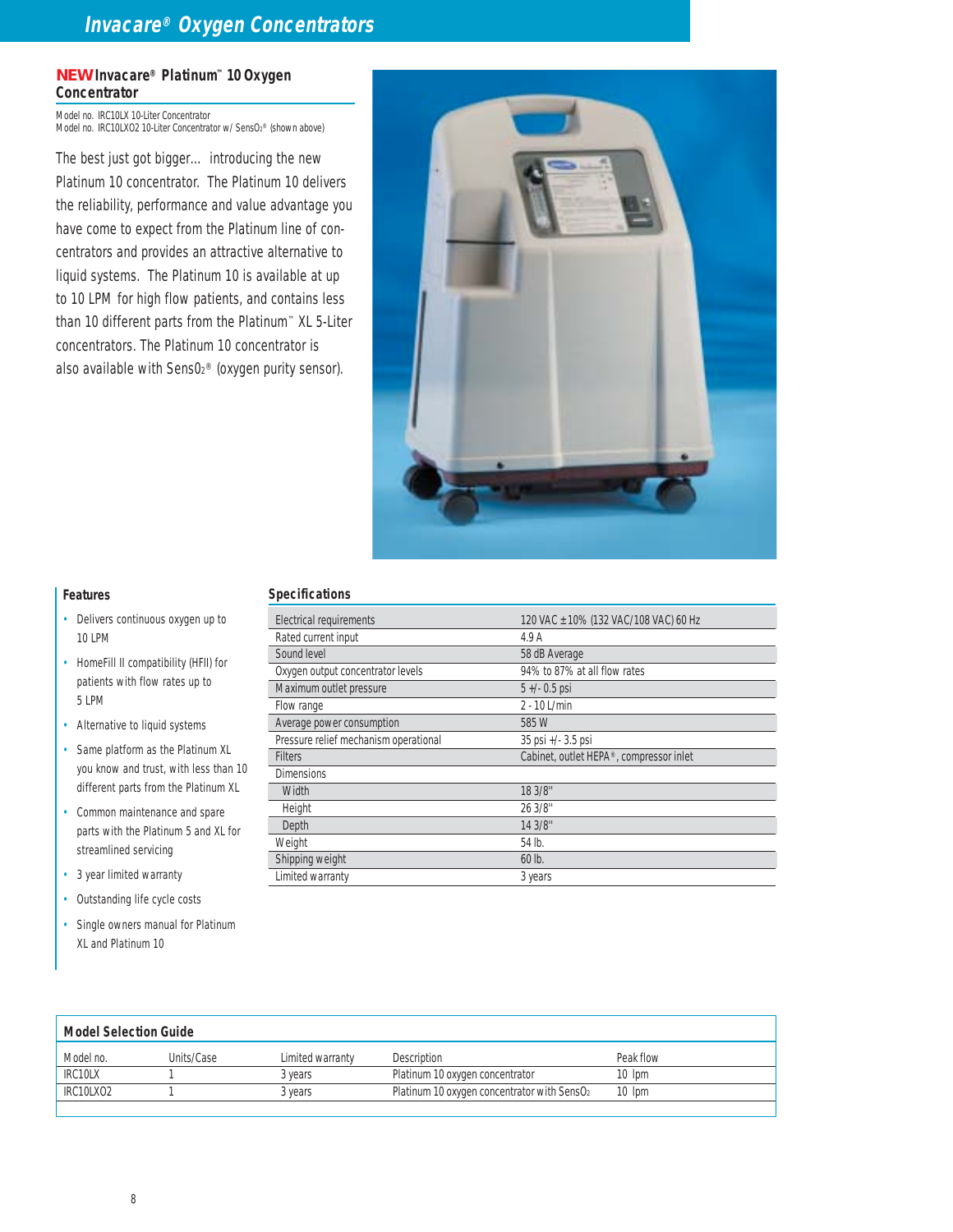

# **Invacare**® **Check O2 Plus**™ **Concentrator Analyzer**

# Model no. IRC400

The Invacare Check O2 Plus is a single economical instrument that reports all the operating parameters necessary for performing concentrator checks. It is an efficient and cost-effective analyzer designed with technicians in mind. It checks oxygen concentration, flow rate and patient outlet pressure on any oxygen concentrator. What's more, it requires no routine calibration, and there's no fuel cell to replace. The Invacare Check O2 Plus is three analyzers rolled into one.

#### **Features**

- Measures three parameters, eliminating the need for multiple instruments
- Never needs to have the fuel cell replaced; it uses ultrasonic rather than galvanic fuel-cell technology
- Requires no routine calibration
- Features simple two-button operation
- Shuts off automatically to extend battery life
- Nine-volt battery power source provides three years of typical use

#### **Specifications**

| Weight (with battery)       | 10 oz. $(284 g)$                                                        |               |
|-----------------------------|-------------------------------------------------------------------------|---------------|
| Operating temperature range | $59^{\circ}$ F - 95 $^{\circ}$ F (+15 $^{\circ}$ C - + 35 $^{\circ}$ C) |               |
| Parameter                   | Range                                                                   | Accuracy      |
| 02%                         | 73.0%-95.6%                                                             | $±2\%$        |
| Flow                        | $0-6$ lpm                                                               | $\pm$ 0.3 lpm |
|                             | (5% of full range)                                                      |               |
| Pressure                    | $0-10$ psi                                                              | $±1\%$        |
|                             | 0-68.95 kPa                                                             | $±1\%$        |

| Model Selection Guide |            |                  |                                                          |  |  |
|-----------------------|------------|------------------|----------------------------------------------------------|--|--|
| Model no.             | Units/Case | Limited warranty | Description                                              |  |  |
| <b>IRC400</b>         |            | ? vears          | Check O. Plus concentrator analyzer with connecting tube |  |  |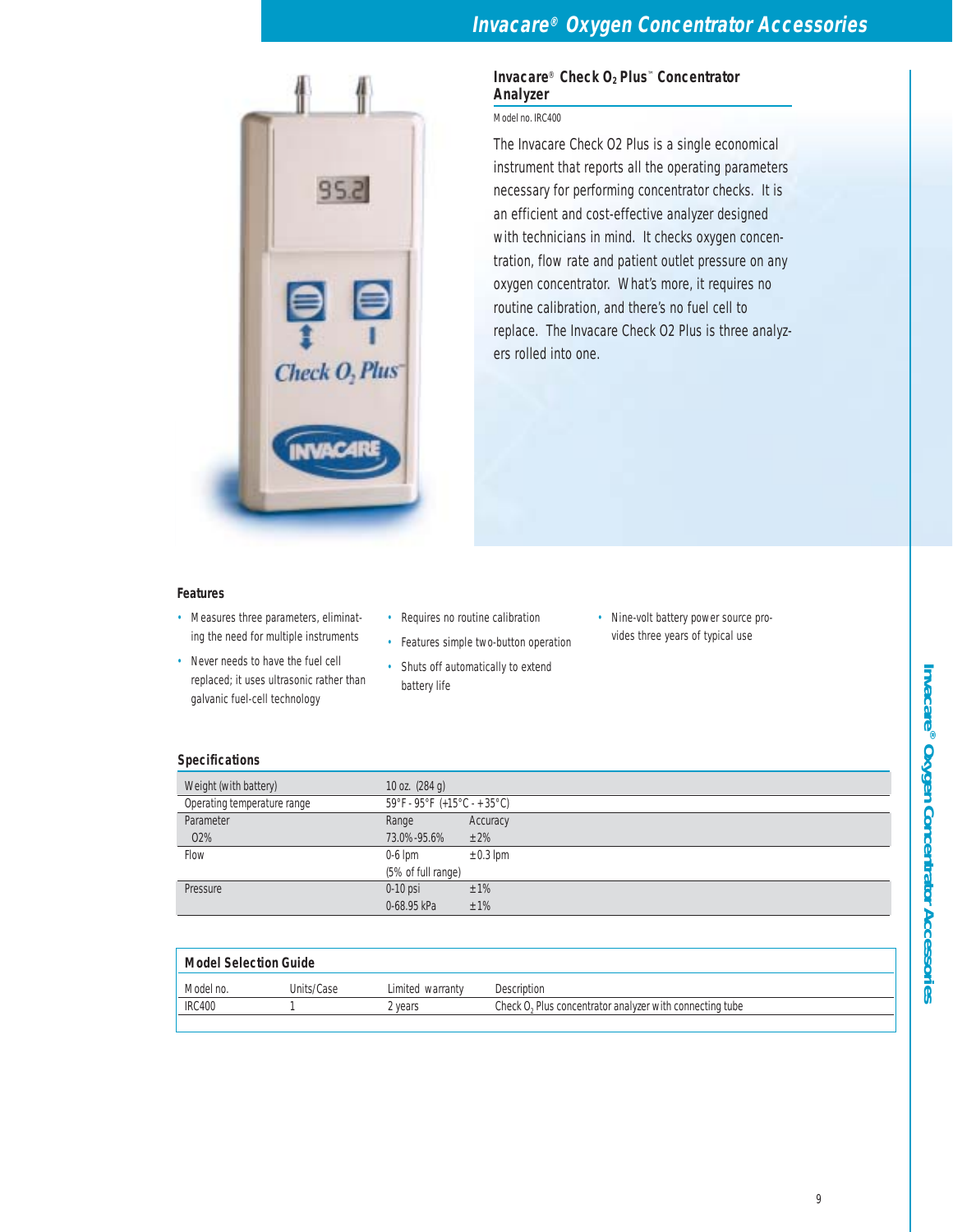

Detail of Invacare PreciseRx pediatric flowmeter.

# **Invacare**® **PreciseRx**™ **Pediatric Flowmeter**

Model no. IRCPF16

The Invacare PreciseRx pediatric flowmeter adapts Invacare oxygen concentrators for low-flow usage. This means you can now use this efficient oxygen modality for pediatric applications.

# **Features**

- Delivers flow rates as low as 1 ⁄16 lpm or 50 cc/min. with or without humidifier bottles
- Delivers precise low-flow oxygen delivery: 1 ⁄16 - <sup>3</sup> ⁄4 lpm and 50-750 cc/min.
- Easy to install–no tools required
- Requires no permanent concentrator modification
- Prevents back pressure into concentrator
- Compatible with or without humidifier bottle

#### **Invacare**® **Remote Flowmeter**

Model no. IRCRF5

Not only does the Invacare Remote Flowmeter help to eliminate condensation in the supply tubing, it also enables the user to place the unit and humidifier up to 50 feet away from the Invacare concentrator.

#### **Features**

- Delivers flow at rates between 1/2 and 5 lpm
- Helps to reduce condensation in tubing that causes service calls
- Works with or without humidifier bottle
- Allows user to adjust flow conveniently without changing the setting on the oxygen concentrator
- Comes with tubing and humidifier bottle

PreciseRx pediatric flowmeter and Invacare remote flowmeter.

| Model no.                                                                                                                                                                       | Units/Case | Limited warranty | <b>Description</b>                                                                                                                                           |  |
|---------------------------------------------------------------------------------------------------------------------------------------------------------------------------------|------------|------------------|--------------------------------------------------------------------------------------------------------------------------------------------------------------|--|
| IRCRF5                                                                                                                                                                          |            | vear             | Remote flowmeter (flow range $\frac{1}{2}$ - 5 lpm)                                                                                                          |  |
| IRCPF16                                                                                                                                                                         |            | l vear           | PreciseR <sub>x</sub> pediatric flowmeter includes:<br>flowmeter, tubing, connectors and humidifier<br>bottle (flow range $\frac{1}{6}$ - $\frac{3}{4}$ lpm) |  |
| Invacare PreciseRx pediatric flowmeter and remote flowmeter are designed for use exclusively with Invacare oxygen concentrators. The input pressure for both is 5 psi (34 kPa). |            |                  |                                                                                                                                                              |  |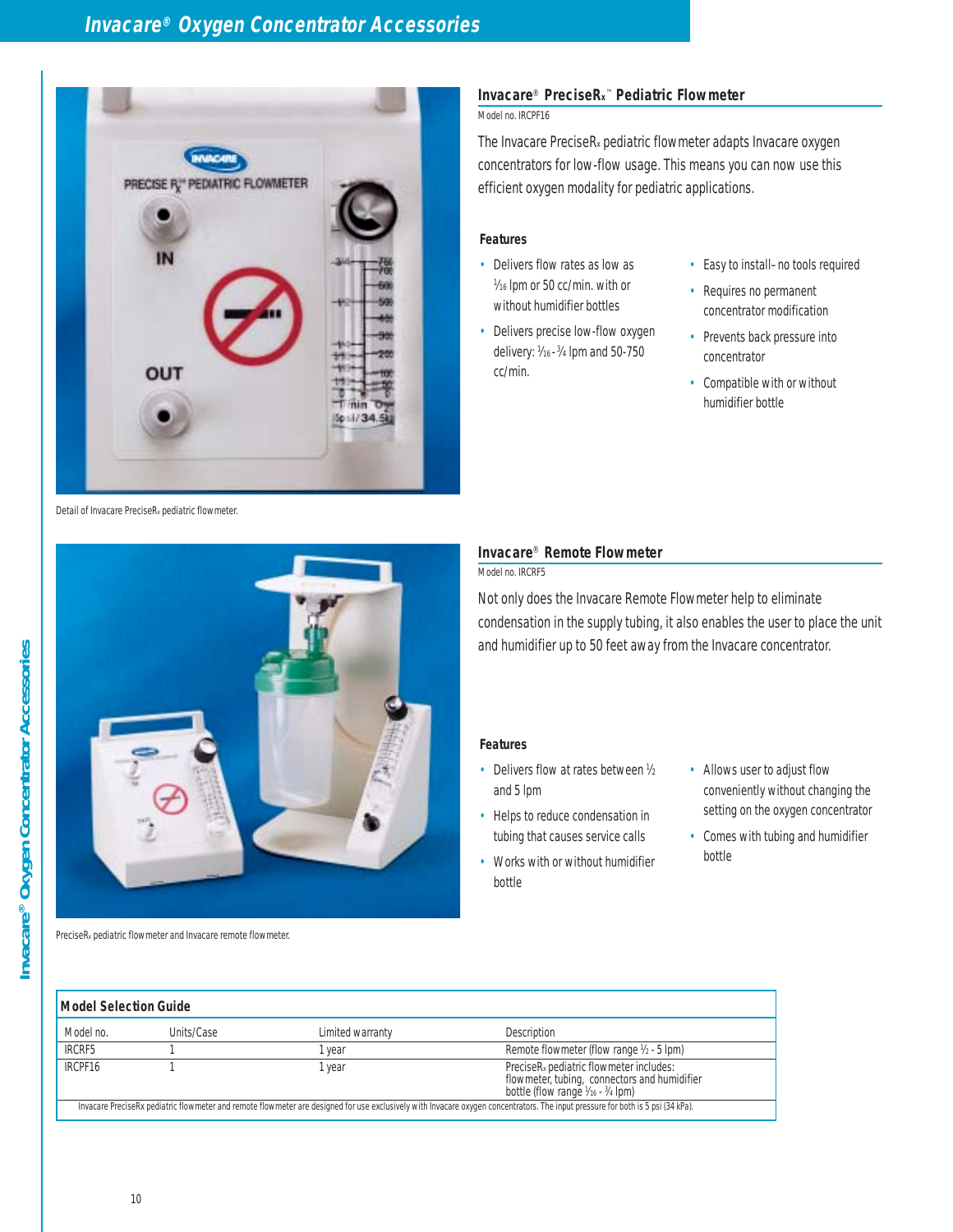

# **Invacare**® **Lightweight Aluminum Cylinders**

Invacare offers empty aluminum oxygen cylinders in standard sizes packaged to meet your requirements. You can order units in packs of six, or in competitively priced pallet quantities.

# FEATURES

- All cylinders are available in both CGA870 standard and toggle valves (excluding the CGA540 configured sizes)
- Competitively priced
- One-year limited warranty on post valves

| Cylinder size          | Model no.            | Units/Case | Oxygen capacity (liters) | Post valve    | Valve type |
|------------------------|----------------------|------------|--------------------------|---------------|------------|
| M4                     | <b>IRCM4870-6</b>    | 6          | 115                      | <b>CGA870</b> | standard   |
| M4                     | <b>IRCM4870T-6</b>   | 6          | 115                      | <b>CGA870</b> | toggle     |
| M4                     | IRCM4870-144         | 144        | 115                      | <b>CGA870</b> | standard   |
| M <sub>4</sub>         | IRCM4870T-144        | 144        | 115                      | <b>CGA870</b> | toggle     |
| M <sub>6</sub>         | <b>IRCM6870-6</b>    | 6          | 164                      | <b>CGA870</b> | standard   |
| M <sub>6</sub>         | <b>IRCM6870T-6</b>   | 6          | 164                      | <b>CGA870</b> | toggle     |
| M6                     | IRCM6870-144         | 144        | 164                      | <b>CGA870</b> | standard   |
| M <sub>6</sub>         | IRCM6870T-144        | 144        | 164                      | <b>CGA870</b> | toggle     |
| ML6                    | <b>IRCML6870-6</b>   | 6          | 164                      | <b>CGA870</b> | standard   |
| ML <sub>6</sub>        | <b>IRCML6870T-6</b>  | 6          | 164                      | <b>CGA870</b> | toggle     |
| ML6                    | <b>IRCML6870-81</b>  | 81         | 164                      | <b>CGA870</b> | standard   |
| ML <sub>6</sub>        | <b>IRCML6870T-81</b> | 81         | 164                      | <b>CGA870</b> | toggle     |
| M9                     | <b>IRCM9870-6</b>    | 6          | 248                      | <b>CGA870</b> | standard   |
| M <sub>9</sub>         | <b>IRCM9870T-6</b>   | 6          | 248                      | <b>CGA870</b> | toggle     |
| M <sub>9</sub>         | IRCM9870-81          | 81         | 248                      | <b>CGA870</b> | standard   |
| M <sub>9</sub>         | IRCM9870T-81         | 81         | 248                      | CGA870        | toggle     |
| <b>MD</b>              | <b>IRCMD870-6</b>    | 6          | 415                      | <b>CGA870</b> | standard   |
| <b>MD</b>              | IRCMD870T-6          | 6          | 415                      | <b>CGA870</b> | toggle     |
| <b>MD</b>              | <b>IRCMD870-81</b>   | 81         | 415                      | <b>CGA870</b> | standard   |
| <b>MD</b>              | <b>IRCMD870T-81</b>  | 81         | 415                      | <b>CGA870</b> | toggle     |
| $\overline{\text{ME}}$ | <b>IRCME870-6</b>    | 6          | 682                      | <b>CGA870</b> | standard   |
| <b>ME</b>              | IRCME870T-6          | 6          | 682                      | <b>CGA870</b> | toggle     |
| ME                     | <b>IRCME870-81</b>   | 81         | 682                      | <b>CGA870</b> | standard   |
| <b>ME</b>              | <b>IRCME870T-81</b>  | 81         | 682                      | <b>CGA870</b> | toggle     |
| M22                    | IRCM22870-72         | 72         | 647                      | <b>CGA870</b> | standard   |
| M22                    | IRCM22870T-72        | 72         | 647                      | <b>CGA870</b> | toggle     |
| M60                    | IRCM60540-42         | 42         | 1,726                    | <b>CGA540</b> | handwheel  |
| M90                    | IRCM90540-42         | 42         | 2,549                    | <b>CGA540</b> | handwheel  |
| <b>MM</b>              | <b>IRCMM540-25</b>   | 25         | 3,452                    | <b>CGA540</b> | handwheel  |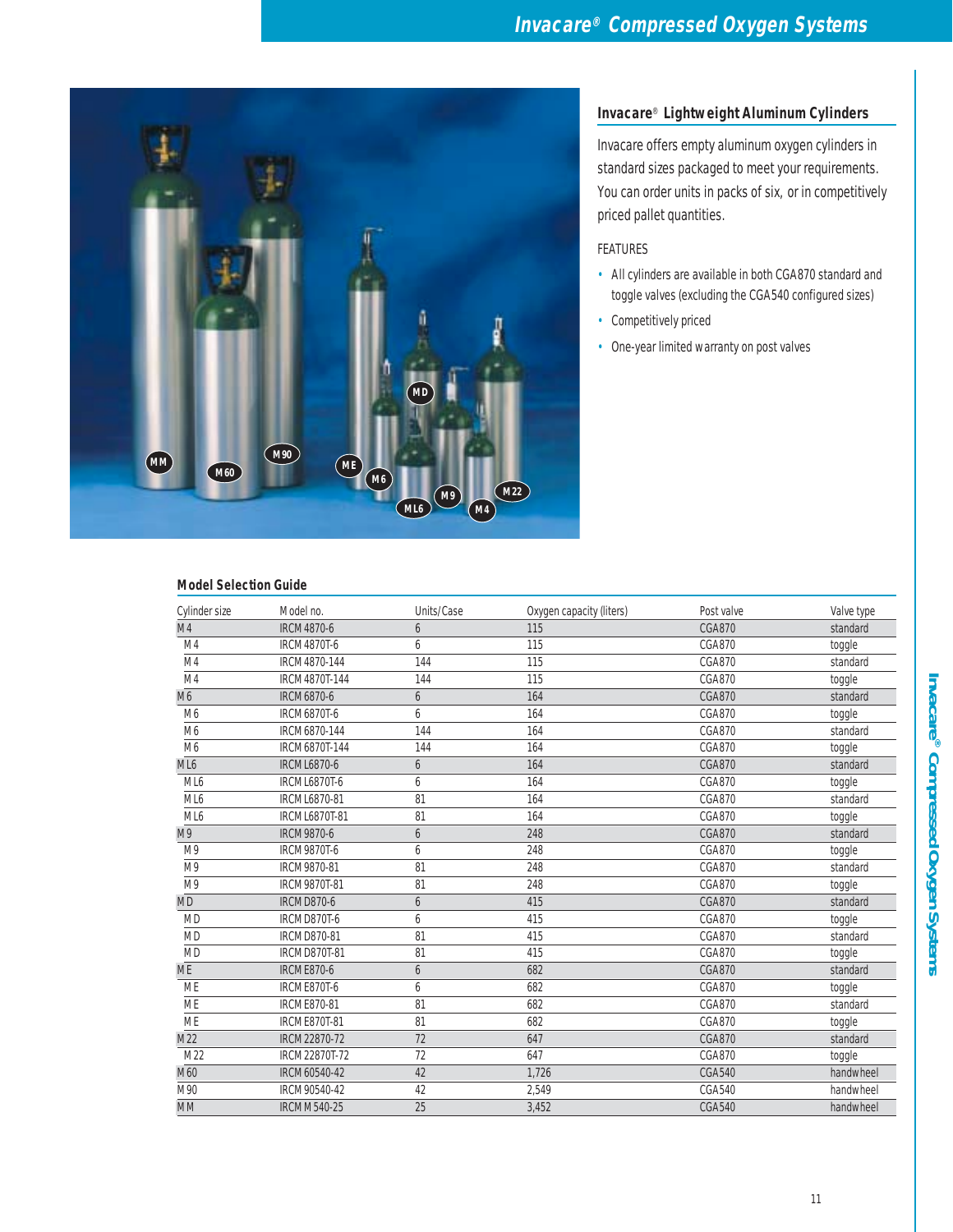

# **Invacare® Piston Regulators**

Invacare offers the right selection of regulator models, sizes and styles. Plus, the 6-year limited warranty ensures years of accurate, reliable service.

# **Features**

- "Select flow" style
- Lightweight and durable
- Bumper-protected contents gauge
- Flow lock knob
- Competitively priced

#### **Model Selection Guide**

| Model no.      | Units/Case | Limited warranty | Description      | Maximum flow (Ipm)        |
|----------------|------------|------------------|------------------|---------------------------|
| <b>IRC2121</b> |            | 6 years          | CGA870, 0-6 lpm  | O                         |
| <b>IRC2020</b> |            | 6 years          | CGA870, 0-8 lpm  | 8                         |
| <b>IRC2025</b> |            | 6 years          | CGA870, 0-15 lpm | 15                        |
| IRC2002        |            | 6 years          | CGA870, 0-4 lpm  |                           |
|                |            |                  |                  | (in pediatric increments) |
| <b>IRC2030</b> |            | 6 years          | CGA540, 0-15 lpm | 15                        |
|                |            |                  |                  |                           |



# **Invacare® Compressed Oxygen Systems**

Invacare compressed oxygen systems meet or exceed the requirements to support the home oxygen therapy patient and provider. They are applicable for virtually all home oxygen prescriptions. And because they contain fewer parts than most competing systems, Invacare systems minimize inventory space.

#### **Features**

- Lightweight aluminum cylinder with contents gauge on regulator
- Two-wheel cart or black nylon shoulder bag
- Durable 0-8 lpm Invacare piston regulator to match cylinder
- Nasal cannula
- Plastic wrench
- Operating instructions
- Lightweight shoulder pack weighs just 8 lb.

| Model no. | Units/Case | Description                                                    |
|-----------|------------|----------------------------------------------------------------|
| HP4121    |            | D-size shoulder pack with contents gauge on cylinder regulator |
| HP4021    |            | E-size cart system with contents gauge on cylinder regulator   |
| HP5102    |            | nylon shoulder bag for D cylinder (black)                      |
| HP5001    |            | two-wheel cart for D or E cylinder                             |
| HP5900    |            | plastic wrench for post valve                                  |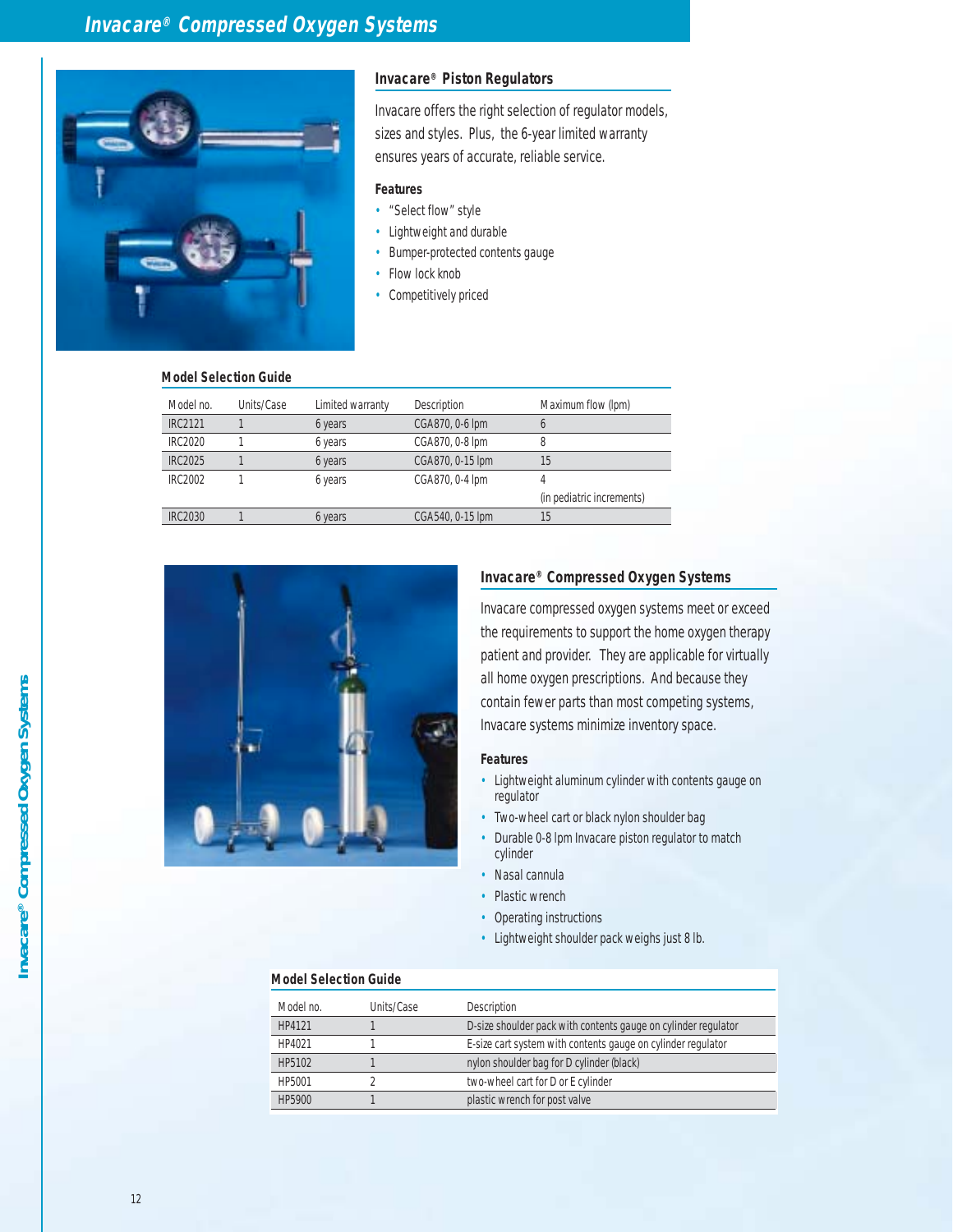# **Invacare® Oxygen Delivery Device**

# **Invacare® Venture® Demand Oxygen Delivery Device**

Model no. IDD20EX

Invacare's recently enhanced Venture Demand Oxygen Delivery Device (DODD) is designed to give patients the freedom to do more of what they want to do. When used with smaller cylinders, it is lightweight, portable and extremely easy to carry. Extended oxygen usage time makes it perfect for out-of-home use.

Through a wide range of respiratory rates (10-40 bpm), the Venture DODD is able to deliver precise amounts of oxygen at the very beginning of each breath in which delivery duration is dependent on respiratory rate (variable-pulse technology). And its alarms are clearly identified, making solutions simple and quick.

## **Features**

- Increases duration of cylinder use by up to 6 times
- Variable demand will provide up to 4:1 conservation ratio
- Internal clinicians switch will provide up to 6:1 conservation ratio
- Simple operation using only 2 buttons (on & off)
- Switches easily from continuous to pulse modes; no disconnection required
- Adapts to compressed gas or liquid oxygen
- Uses one D-size disposable battery
- Includes small and lightweight pack systems for easy carrying
- Provides easy-to-use regulator for setting flow
- Features easy-to-understand "Disconnect," "No Gas" and "Low Battery" alarms



Pack systems are available for carrying an M6 cylinder (IDD211EX) or an M9 (C) cylinder (IDD212EX).



DODD accessories.



| Battery usage time     | approx. 80 hours at 20 bpm |                               |  |
|------------------------|----------------------------|-------------------------------|--|
| Flow rate range        | $0-6$ lpm                  |                               |  |
| Oxygen source pressure | 20 psig $(\pm 3$ psi)      |                               |  |
| Regulator              | Flow settings<br>$0-6$ lpm | Regulated pressure<br>20 psig |  |
| Length                 | 5.4"                       |                               |  |
| Thickness              | 1.6"                       |                               |  |
| Width                  | 3.6"                       |                               |  |
| Weight                 | 16 oz.                     |                               |  |
|                        |                            |                               |  |

| Model no.      | Units/Case | Limited warranty | <b>Description</b>                 |
|----------------|------------|------------------|------------------------------------|
| <b>IDD20FX</b> |            | 3 years          | 20 psi DODD with connecting tube   |
| IRC2121        |            | 6 years          | 20 psi piston regulator, 0-6 lpm   |
| 2002919        |            | 1 vear           | DODD pouch (attaches on cylinders) |
| M6/M9 BAG      |            | l vear           | Shoulder bag, universal (M6/M9)    |

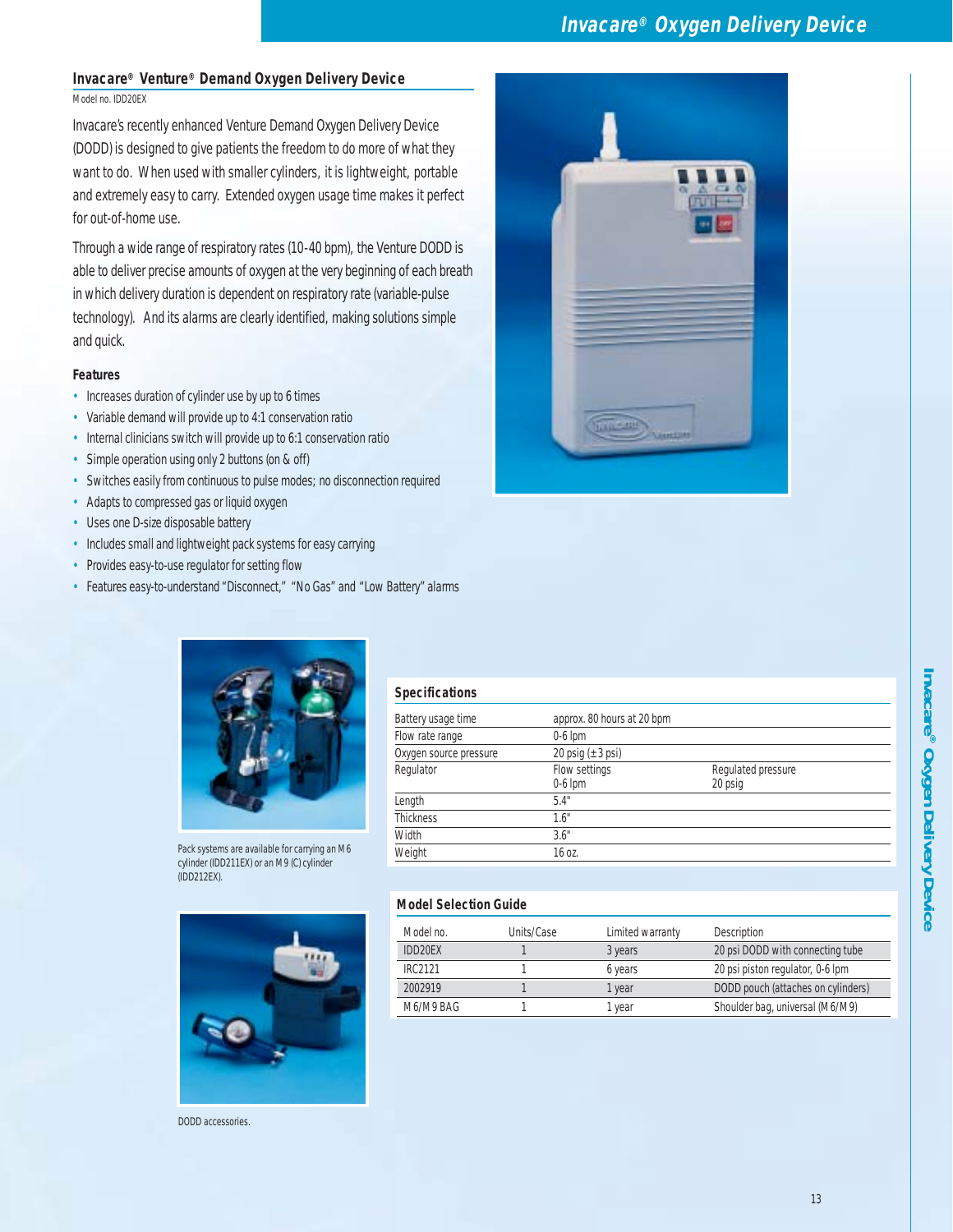

Invacare offers an extensive line of pulse oximetry solutions. These high-performance patient monitoring systems provide fast, accurate readings. They're lightweight, completely portable and engineered for durability. When you want respiratory monitoring in a home care setting, Invacare has the products that fit your needs.

# **(A)** IRC700 (**B)** IRC725 **(C)** IRC735 **(D)** IRC775 **(E)** IRC600

# **Invacare Digit® Finger Pulse Oximeter** Model no. IRC600

The pocket-size Digit Finger Pulse Oximeter is a convenient and economical solution to fast, reliable SpO2, pulse rate and pulse strength measurements. Its compact size is ideal for home use.

#### **Features**

- Two "AAA" cell batteries provide power for 1,400 spot-checks
- Auto power shutdown after 8 seconds when not in use conserves batteries
- Low battery indicator flashes when 30 minutes of battery time remain

#### **Invacare® Sleep Printing Pulse Oximeter** Model no. IRC735

The Invacare Sleep Printing Pulse Oximeter has been specifically designed to address the growing need for a device that can easily be used for conducting overnight screening for qualifying or requalifying patients who may require supplemental oxygen use.

#### **Features**

- Integrated printer for convenient documentation
- Trend memory of patient with twelve hours of continuous data
- Full computer download capability
- Exclusive Windows<sup>®</sup> based software (IRC783)

# **Invacare® Printing Pulse Oximeter**

Model no. **IRC725** 

Ergonomically designed, the Invacare Printing Pulse Oximeter provides fast, reliable spot-check information and documentation of SpO<sub>2</sub> and pulse rate. It is ideal for all patients from neonate to adult.

#### **Features**

- Integrated printer for convenient documentation
- Storage for up to 99 patient SpO<sub>2</sub> and pulse readings
- Four "AA" cell batteries provide power for 1,500 spotchecks
- Audible pulse indicator which varies in pitch by saturation level

# **Invacare® Pulse Oximeter**

Model no. IRC700

The Invacare Pulse Oximeter provides fast, reliable SpO<sub>2</sub> and pulse-rate measurements on any patient from infant to adult. It's designed for simple, accurate spot-checking.

#### **Features**

- Storage for up to 99 patient SpO<sub>2</sub> and pulse readings
- Three "C" cell batteries provide power for 1,500 spot-checks
- Quantitative pulse-strength bar depicts actual signal strength for a true indication of pulse strength and perfusion status
- Printer interface for documentation of live or stored patient data

# **Invacare® Digital Pulse Oximeter**

Model no. IRC775

The Invacare Digital Pulse Oximeter monitors SpO2, pulse rate and pulse strength. It is designed to provide fast, reliable measurements on challenging patients. The device rejects spontaneous motion and other artifacts, informs the operator of excess artifacts and improper sensor positioning, and processes low perfusion signals. Designed for spot-checking or bedside monitoring, this unit is ideal for use in home care and clinical environments, as well as during sleep screening.

#### **Features**

- Digital technology allows stable readings during excess motion
- Three clinical models: spot-check, continuous, and sleep
- Compatible with sleep software
- Full-featured alarms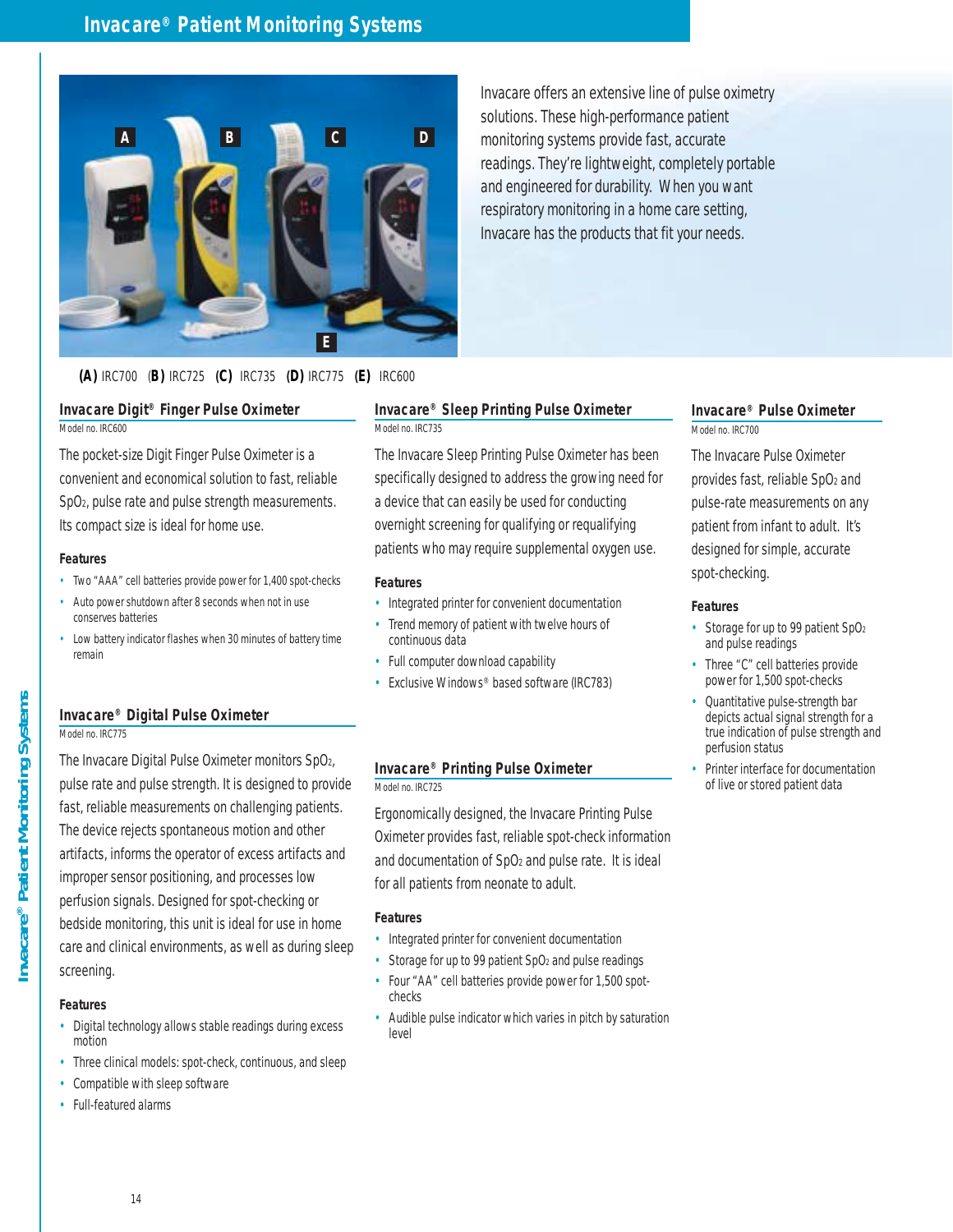# **Invacare® Patient Monitoring Systems**





- Infant wrap probe
- Attachment tape for infant wrap probe
- Posey® wrap attachment for Universal "Y"
- Durable finger probe **D**
	- Universal "Y"
- Ear probe **F**
	- Disposable probe, adult
	- Disposable probe, infant

Thermal printer with interface cables.

| Model no.                                | Units/Case      | Description                                                    |
|------------------------------------------|-----------------|----------------------------------------------------------------|
| Digit <sup>®</sup> finger pulse oximeter |                 |                                                                |
| <b>IRC600</b>                            | 1               | Digit finger pulse oximeter                                    |
| <b>IRC601</b>                            | $\overline{1}$  | carrying case (black) for IRC600                               |
|                                          |                 |                                                                |
| Pulse oximeter                           |                 |                                                                |
| <b>IRC700</b>                            | 1               | pulse oximeter                                                 |
| <b>IRC701</b>                            | 1               | carrying case with belt clip and shoulder strap for IRC700     |
| <b>IRC702</b>                            | 1               | protective rubber boot (yellow) with carrying strap for IRC700 |
|                                          |                 |                                                                |
| Printing pulse oximeter                  |                 |                                                                |
| <b>IRC725</b>                            | 1               | printing pulse oximeter                                        |
| <b>IRC726</b>                            | 1               | protective rubber boot (black) with carrying strap for IRC725  |
| <b>IRC729</b>                            | 4               | printer paper for IRC725                                       |
|                                          |                 |                                                                |
| Sleep printing pulse oximeter            |                 |                                                                |
| <b>IRC735</b>                            | 1               | overnight printing pulse oximeter                              |
| IRC735B                                  | 1               | overnight printing pulse oximeter with (5) disposable probes   |
| <b>IRC726</b>                            | $\mathbf{1}$    | protective rubber boot (black) with carrying strap for IRC735  |
| <b>IRC729</b>                            | $\overline{4}$  | printer paper for IRC735                                       |
| <b>IRC783</b>                            | 1               | downloading software for IRC735                                |
|                                          |                 |                                                                |
| Digital pulse oximeter                   |                 |                                                                |
| <b>IRC775</b>                            | 1               | digital pulse oximeter                                         |
| <b>IRC780</b>                            | $\mathbf{1}$    | protective rubber boot (clear) with carrying strap for IRC775  |
| <b>IRC785</b>                            | 1               | AC/DC charger                                                  |
|                                          |                 |                                                                |
| Printers and cables                      |                 |                                                                |
| <b>IRC720</b>                            | 1               | PC adapter cable for IRC700                                    |
| <b>IRC721</b>                            | $\mathbf{1}$    | printer interface cable for IRC700                             |
| IRC722                                   | 1               | thermal printer                                                |
| 1026572                                  | 5               | printer paper for thermal printer                              |
| <b>IRC773</b>                            | 1               | PROFOX software (includes PC adapter cable) for sleep analysis |
|                                          |                 |                                                                |
| Probes                                   |                 |                                                                |
| <b>IRC730</b>                            | 10              | disposable oximetry probe, adult finger $- G$                  |
| <b>IRC731</b>                            | 10              | disposable oximetry probe, pediatric finger, 13-45 kg          |
| <b>IRC732</b>                            | 10              | disposable oximetry probe, infant, $3-15$ kg - $H$             |
| <b>IRC740</b>                            | 1               | universal "Y" oximetry probe $- E$                             |
| IRC799                                   | 1               | durable finger probe $- D$                                     |
| <b>IRC900</b>                            | 1               | infant wrap probe $-$ A                                        |
| <b>IRC901</b>                            | 1               | ear probe $- F$                                                |
| <b>IRC902</b>                            | $\overline{50}$ | attachment tape for infant wrap probe $- B$                    |
| <b>IRC903</b>                            | 10              | Posey wrap attachment for universal " $Y'' - C$                |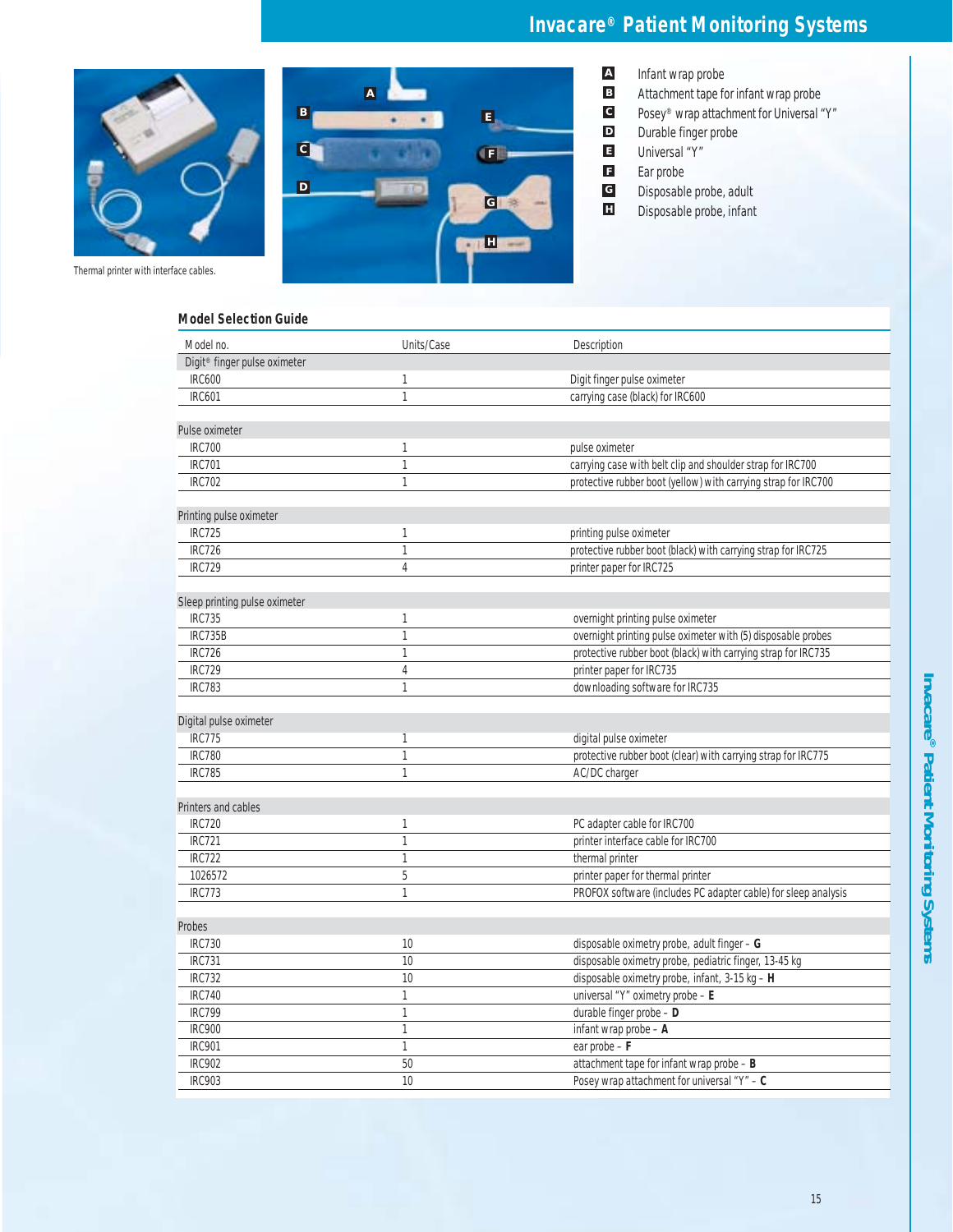

# **(A)** IRC700 **(B)** IRC725 **(C)** IRC735 **(D)** IRC775 **(E)** IRC600

#### **Patient Monitoring Systems Specifications**  Digit pulse oximeter Pulse oximeter Pulse oximeter Printing pulse oximeter Sleep pulse oximeter Digital pulse oximeter (IRC600) (IRC775) (IRC600) (IRC700) (IRC725) (IRC735) (IRC775) **Displays, indicators & keys** SpO<sub>2</sub> LED numeric display, LED numeric display, LED numeric display, LED numeric display, LED numeric display, LED numeric display, LED numeric display, LED numeric display, LED numeric display, LED numeric display, LED n 0.43" (10.9 mm) high 0.3" (7.62 mm) high 0.3" (7.62 mm) high 0.3" (7.62 mm) high 0.3" (7.62 mm) high 0.3" (7.62 mm) high 0.3" (7.62 mm) high 0.3" (7.62 mm) high 0.3" (7.62 mm) high 0.3" (7.62 mm) high 0.3" (7.62 mm) high 0 Pulse rate LED numeric display, LED numeric display, LED numeric display, LED numeric display, LED numeric display, LED numeric display, LED numeric display, LED numeric display, LED numeric display, LED numeric display, L 0.375" (9.5 mm) high Pulse strength LED numeric display, logarithmically scaled logarithmically scaled logarithmically scaled logarithmically scaled logarithmically scaled logarithmically scaled logarithmically scaled as egment bar graph as se 0.32" (8.1 mm) high 8-segment bar graph 8-segment bar graph 8-segment bar graph Alarm silence n/a n/a n/a LED flashes or lights to LED flashes or lights to remind user that audio alarms are disabled alarms are disabled Low battery indicator flashes | left bar indicator lights | 1 segment LED lights | LED flashes when | LED flashes when | LED flashes when | LED flashes when | left bar indicator lights | 1 segment LED lights | approximatel when 30 minutes when less than 2 hours approximately 30 min. approximately 30 min.<br>
Fremain and the memain and the mains of battery life remains of battery life remains of battery life remains of battery life remains Probe unit shuts down if unit is not connected, if unit is not connected, if unit is not connected, if unit is not connected, if unit is not connected, if unit is not connected, if unit is not connected, if unit is not con after 8 seconds system shuts off system shuts off seconds seconds operator to check operator to check operator when not in use in 2 minutes in 2 minutes in 2 minutes in 2 minutes SpO<sub>2</sub> probe placement SpO<sub>2</sub> probe placement **SpO2** Range 0-99% 0-99% 0-99% 0-99% 0-99% Accuracy ± 2% at 70%-99% ± 2% at 70%-100%; ± 2% at 70%-90% ± 2% at 70%-99% ± 2% at 70%-99%;  $± 3%$  at 50%-69% Averaging 8-pulse beat average 8-pulse beat average 8-pulse beat average 4-, 8- or 16-pulse beat average 4-, 8- or 16- pulse beat average Alarm range n/a n/a n/a n/a high – 50%-99% and OFF (1% steps) low – OFF and 50%-98% (1% steps) **Pulse rate** Range 30-254 bpm 30-254 bpm 30-254 bpm 30-254 bpm 30-254 bpm Accuracy  $\pm 2\%$   $\pm 2\%$   $\pm 2\%$   $\pm 2\%$   $\pm 2\%$   $\pm 2\%$   $\pm 2\%$ Averaging 8-second average 8-second average 8-second average 8-second average 8-second average 8- or 16-second average Alarm range n/a n/a n/a n/a high – 5-254 bpm and OFF (1 bpm steps) low – OFF and 5-254 bpm (1 bpm steps)<br>99 patients or **Memory** h/a  $\vert$  99 spot-checks  $\vert$  99 spot-checks  $\vert$  99 patients or  $\vert$  99 patients or 102 hours of run time 102 hours of run time **Dimensions** 1.7" h x 2.25" w x 1.5" d 6.30" h x 3.25" w x 1.25" d 6.60" h x 2.75" w x 1.43" d 6.60" h x 2.75" w x 1.43" d 6.60" h x 2.75" w x 1.43" d 6.60" h x 2.75" w x 1.43" d 6.60" h x 2.75" w x 1.43" d 6.60" h x 2.75" 4.3 cm x 5.7 cm x 3.8 cm  $\vert$  16.0 cm x 8.3 cm  $x$  3.2 cm 16.8 cm  $x$  3.6 cm 16.8 cm 16.8 cm 16.8 cm 16.8 cm 16.8 cm 16.8 cm 16.8 cm 16.8 cm **Weight** 3 oz. (.09 kg) 16.5 oz. (0.5 kg) 13 oz. (0.4 kg) 13 oz. (0.4 kg) 16 oz. (0.5 kg) with batteries | with batteries | with batteries | with batteries | with batteries **Auxiliary serial printer/computer output** n/a SpO<sub>2</sub> and pulse-rate SpO<sub>2</sub> and pulse-rate values n/a n/a SpO<sub>2</sub>, pulse-rate and<br>values output every 5 seconds n/a spontane values n/a spontane values values output every 5 seconds output every 5 seconds seconds to optional and the conditional output every 5 seconds to optional and the conditional output every 5 seconds to optional printer; spotcheck and graphic trends of stored data **Power requirements** Power source 2 "AAA" cell alkaline 3 "C" cell alkaline 4 "AA" cell alkaline 4 "AA" cell alkaline 6 "AA" cell alkaline batteries **batteries batteries batteries batteries batteries batteries batteries batteries** Battery life approximately approximately approximately approximately 1,500 spot-checks and the printing victor of the screening cycles are a screening cycles and the screening cycles and the screening cycles are a screenin 1,500 spot-checks | printing screening cycles **Safety approvals** UL & CSA listed UL & CSA listed UL & CSA listed UL & CSA listed UL & CSA listed UL & CSA listed **Limited warranty** 1 year **2** years 2 years 2 years 2 years 2 years 2 years 2 years 2 years 2 years 2 years 2 years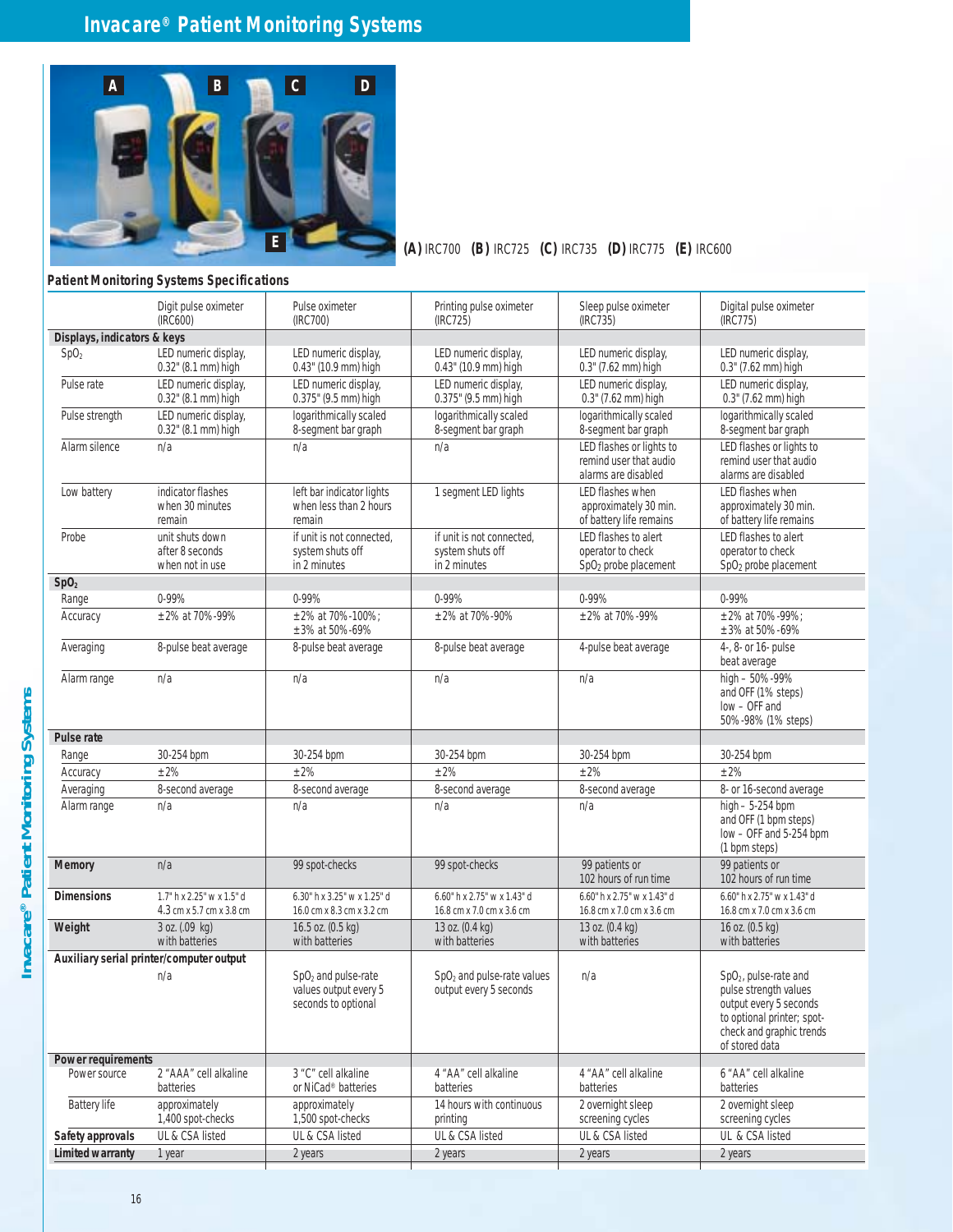# **Invacare® Disposable Oxygen Products**

Invacare offers you Total One Stop Shopping<sup>sM</sup> with our line of disposable and reusable quality supplies for respiratory disease management. These oxygen therapy products include cannulas, masks, oxygen tubing and humidification products. Comfortable, durable and convenient, this Invacare product line is an essential aid in helping you to provide the best patient care possible.



## **Invacare® Nasal Cannulas**



| <b>Model Selection Guide</b> |            |                                                            |
|------------------------------|------------|------------------------------------------------------------|
| Model no.                    | Units/Case | Description                                                |
| MS3120                       | 50         | nasal cannula, extra soft, curved tip, with 7 ft. (213 cm) |
|                              |            | crush-resistant tubing                                     |
| MS3110                       | 50         | nasal cannula, curved tip, with 7 ft. (213 cm)             |
|                              |            | crush-resistant tubing                                     |
| MS0194                       | 50         | nasal cannula, with 4 ft. (122 cm)                         |
|                              |            | crush-resistant tubing                                     |
| MS0204                       | 50         | nasal cannula recommended for use with the                 |
|                              |            | HomeFill™ Home Oxygen Filling System. 4 ft. cannula        |
|                              |            | has a straight tip and is non-crush resistant              |

# Top to bottom: MS3120, MS3110

#### **Invacare® Medium-Concentration Masks**



# **Model Selection Guide**

| Model no. | Units/Case | <b>Description</b>                           |
|-----------|------------|----------------------------------------------|
| MS3210    | 50         | elongated, medium-concentration oxygen mask, |
|           |            | with 7 ft. (213 cm) tubing                   |
| MS3211    | 50         | medium-concentration oxygen mask, pediatric, |
|           |            | with 7 ft. (213 cm) tubing                   |

Left to right: MS3210, MS3211

# **Invacare® Tracheostomy Masks**



| Model no. | Units/Case | Description                  |  |
|-----------|------------|------------------------------|--|
| MS3250    | 50         | tracheostomy mask, adult     |  |
| MS3251    | 50         | tracheostomy mask, pediatric |  |

Left to right: MS3250, MS3251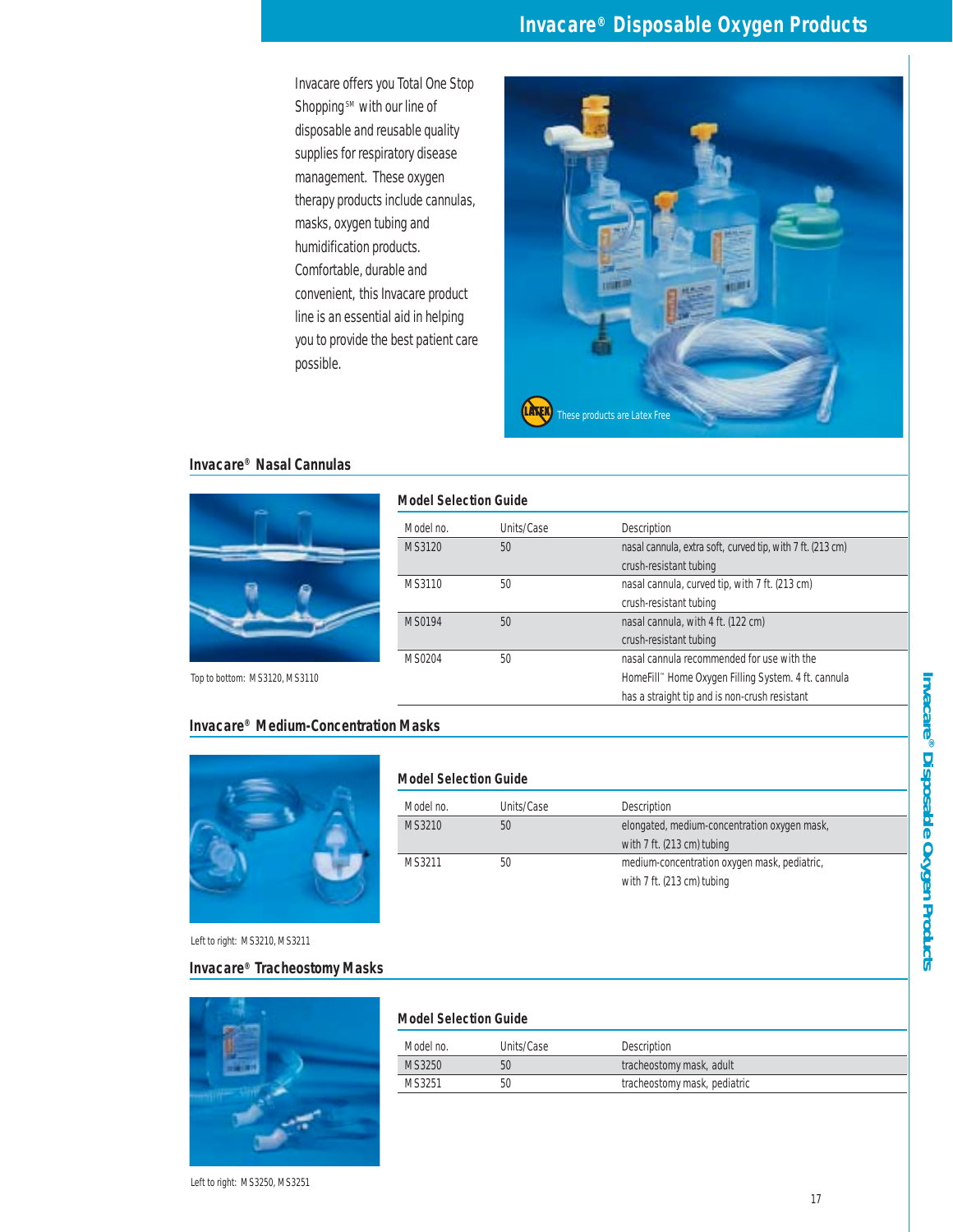# **Invacare® Oxygen Supply Tubing**



# **Invacare® Humidifiers/Nebulizers**



Left to right: Humidifier 006-40, Humidifier 003- 40, Large-Volume Nebulizer 037-28

#### **Model Selection Guide**

| Model no. | Units/Case | Description                                           |
|-----------|------------|-------------------------------------------------------|
| MS4107    | 50         | 7 ft. (213 cm) crush-resistant lumen oxygen tubing    |
| MS4121    | 25         | 21 ft. (762 cm) crush-resistant lumen oxygen tubing   |
| MS4150    | 15         | 50 ft. (1524 cm) crush-resistant lumen oxygen tubing  |
| MS4301    | 50         | oxygen tubing connectors (not shown)                  |
| MS4305    | 50         | universal oxygen nut and nipple connector (not shown) |

|            | <b>Model Selection Guide</b> |                                                     |  |  |
|------------|------------------------------|-----------------------------------------------------|--|--|
| Model no.  | Units/Case                   | Description                                         |  |  |
| $006 - 40$ | 10                           | pre-filled humidifier with 650 ml sterile water and |  |  |
|            |                              | audible pressure-relief valve (5-10 psi)            |  |  |
| 003-40     | 20                           | pre-filled humidifier with 340 ml sterile water and |  |  |
|            |                              | audible pressure-relief valve (5-10 psi)            |  |  |
| $037 - 28$ | 10                           | pre-filled, large-volume nebulizer, 760 ml sterile  |  |  |
|            |                              | water; air entrainment ring allows selection of     |  |  |
|            |                              | oxygen concentrations from 28% to 98%               |  |  |

# **Invacare® Aerosol Tubing**



Aerosol Tubing MS4200





Humidifier (unfilled) 3260 **Model Selection Guide**

**Model Selection Guide**

Model no. Units/Case Description

Model no. **Units/Case** Description

3260 50 disposable unfilled humidifier with 500 ml capacity

MS4200 1 1 100 ft. (1524 cm) roll corrugated aerosol tubing

and audible 6 psi pressure-relief valve

(22 mmID), cuffs every 6 inches (15 cm)

# Invacare® Disposable Oxygen Products **Invacare® Disposable Oxygen Products**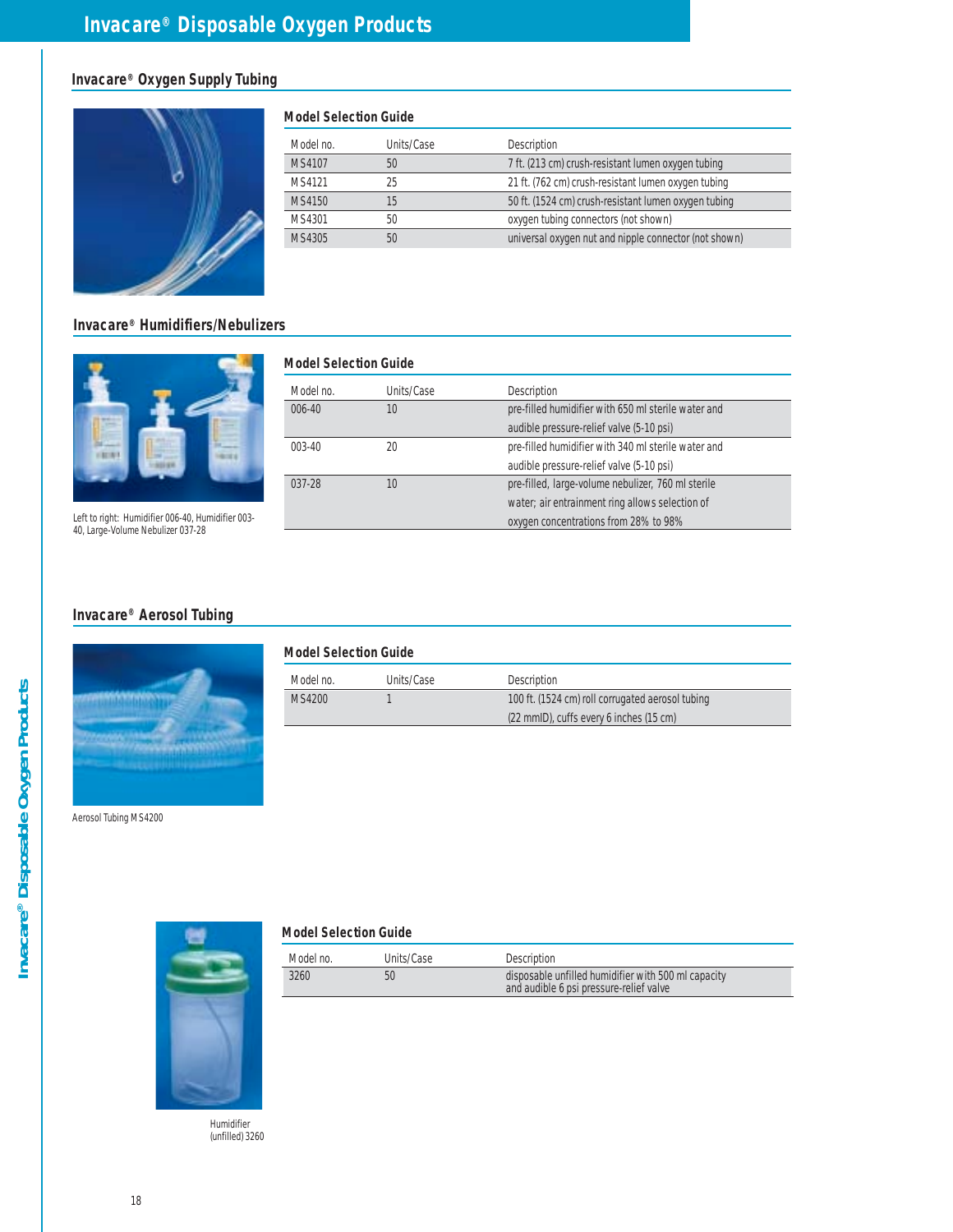**Notes**